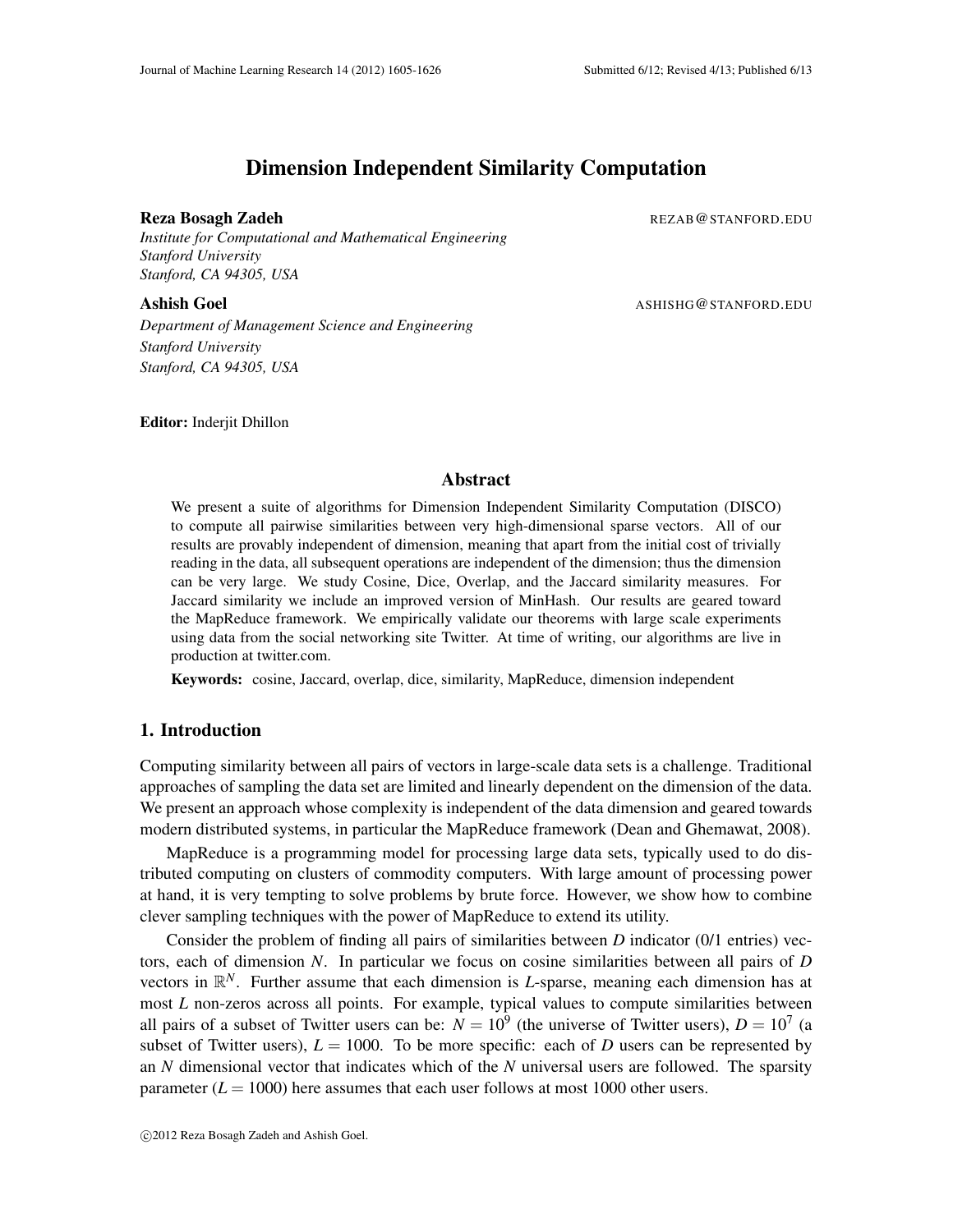There are two main complexity measures for MapReduce: "shuffle size" and "reduce-key complexity", defined shortly (Goel and Munagala, 2012). It can be easily shown that the naive approach for computing similarities will have  $O(NL^2)$  emissions, which for the example parameters we gave is infeasible. The number of emissions in the map phase is called the "shuffle size", since that data needs to be shuffled around the network to reach the correct reducer. Furthermore, the maximum number of items reduced to a single key can be as large as *N*. Thus the "reduce-key complexity" for the naive scheme is *N*.

We can drastically reduce the shuffle size and reduce-key complexity by some clever sampling with the DISCO scheme described in this paper. In this case, the output of the reducers are random variables whose expectations are the similarities. Two proofs are needed to justify the effectiveness of this scheme: first, that the expectations are indeed correct and obtained with high probability, and second, that the shuffle size is greatly reduced. We prove both of these claims. In particular, in addition to correctness, we prove that to estimate similarities above  $\varepsilon$ , the shuffle size of the DISCO scheme is only  $O(DL \log(D)/\epsilon)$ , with no dependence on the dimension N, hence the name.

This means as long as there are enough mappers to read the data, one can use the DISCO sampling scheme to make the shuffle size tractable. Furthermore, each reduce key gets at most  $O(\log(D)/\epsilon)$  values, thus making the reduce-key complexity tractable too. Within Twitter inc, we use the DISCO sampling scheme to compute similar users. We have also used the scheme to find highly similar pairs of words by taking each dimension to be the indicator vector that signals in which tweets the word appears. We empirically verify the proven claims and observe large reductions in shuffle size in this paper.

Our sampling scheme can be used to implement many other similarity measures. We focus on four similarity measures: Cosine, Dice, Overlap, and the Jaccard similarity measures. For Jaccard similarity we present an improved version of the well known MinHash scheme (Broder, 1997). Our framework operates under the following assumptions, each of which we justify:

First, we focus on the case where each dimension is sparse and therefore the natural way to store the data is by segmenting it into dimensions. In our application each dimension is represented by a tweet, thus this assumption was natural. Second, our sampling scheme requires a "background model", meaning the magnitude of each vector is assumed to be known and loaded into memory. In our application this was not a hurdle, since the magnitudes of vectors in our corpus needed to be computed for other tasks. In general this may require another pass over the data set. To further address the issue, in the streaming computation model, we can remove the dependence by paying an extra logarithmic factor in memory used. Third, we prove results on highly similar pairs, since common applications require thresholding the similarity score with a high threshold value.

A ubiquitous problem is finding all pairs of objects that are in some sense similar and in particular more similar than a threshold. For such applications of similarity, DISCO is particularly helpful since higher similarity pairs are estimated with provably better accuracy. There are many examples, including

• Advertiser keyword suggestions: When targeting advertisements via keywords, it is useful to expand the manually input set of keywords by other similar keywords, requiring finding all keywords more similar than a high threshold (Regelson and Fain, 2006). The vector representing a keyword will often be an indicator vector indicating in which dimensions the keywords appear.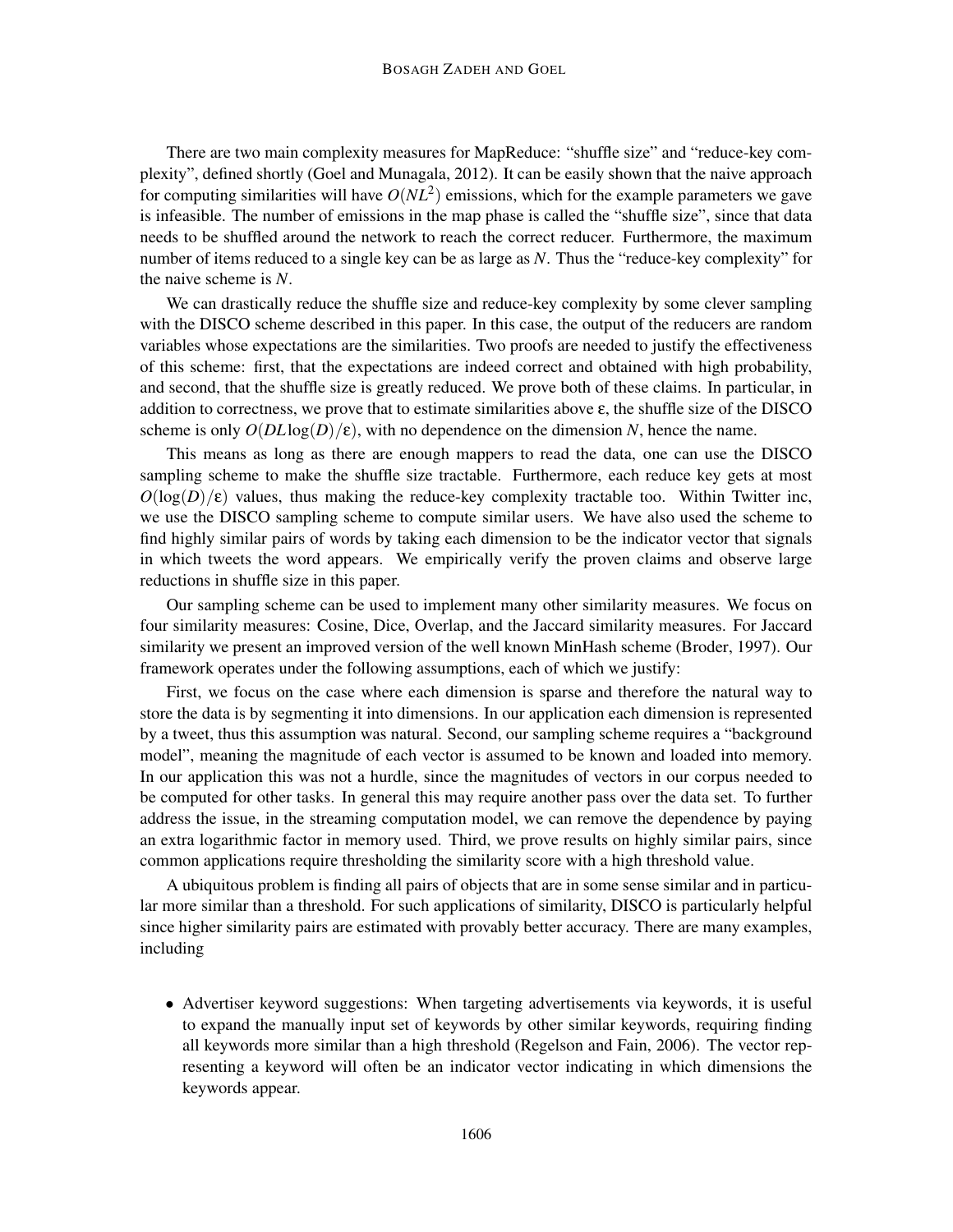- Collaborative filtering: Collaborative filtering applications require knowing which users have similar interests. For this reason, given a person or user, it is required to find all other objects more similar than a particular threshold, for which our algorithms are well suited.
- Web Search: Rewriting queries given to a search engine is a common trick used to expand the coverage of the search results (Abhishek and Hosanagar, 2007). Adding clusters of similar queries to a given query is a natural query expansion strategy.

These applications have been around for many years, but the scale at which we need to solve them keeps steadily increasing. This is particularly true with the rise of the web, and social networks such as Twitter, Facebook, and Google Plus among others. Google currently holds an index of more than 1 trillion webpages, on which duplicate detection must be a daunting task. For our experiments we use the Twitter data set, where the number of tweets in a single day surpasses 200 million. Many of the applications, including ours involve domains where the dimensionality of the data far exceeds the number of points. In our case the dimensionality is large (more than 200 million), and we can prove that apart from initially reading the data (which cannot be avoided), subsequent MapReduce operations will have input size independent of the number of dimensions. Therefore, as long as the data can be read in, we can ignore the number of dimensions.

A common technique to deal with large data sets is to simply sample. Indeed, our approach too, is a sampling scheme; however, we sample in a nontrivial way so that points that have nonzero entries in many dimensions will be sampled with lower probability than points that are only present in a few dimensions. Using this idea, we can remove the dependence on dimensionality while being able to mathematically prove—and empirically verify—accuracy.

Although we use the MapReduce (Dean and Ghemawat, 2008) framework and discuss shuffle size, the sampling strategy we use can be generalized to other frameworks. We focus on MapReduce because it is the tool of choice for large scale computations at Twitter, Google, and many other companies dealing with large scale data. However, the DISCO sampling strategy is potentially useful whenever one is computing a number between 0 and 1 by taking the ratio of an unknown number (the dot product in our case) by some known number (e.g., the magnitude). This is a high-level description, and we give four concrete examples, along with proofs, and experiments. Furthermore, DISCO improves the implementation of the well-known MinHash (Broder, 1997) scheme in any MapReduce setup.

#### 2. Formal Preliminaries

Let  $T = \{t_1, \ldots, t_N\}$  represent *N* documents, each of a length of no more than *L* words. In our context, the documents are tweets (documents are also the same as dimensions for us) from the social networking site Twitter, or could be fixed-window contexts from a large corpus of documents, or any other data set where dimensions have no more than *L* nonzero entries and the data set is available dimension-by-dimension. We are interested in similarity scores between pairs of words in a dictionary containing *D* words  $\{w_1, \ldots, w_D\}$ . The number of documents in which two words  $w_i$ and  $w_j$  co-occur is denoted  $\#(w_i, w_j)$ . The number of documents in which a single word  $w_i$  occurs is denoted  $#(w_i)$ .

To each word in the dictionary, an *N*-dimensional indicator vector is assigned, indicating in which documents the word occurs. We operate within a MapReduce framework where each document is an input record. We denote the number of items output by the map phase as the 'shuffle size'.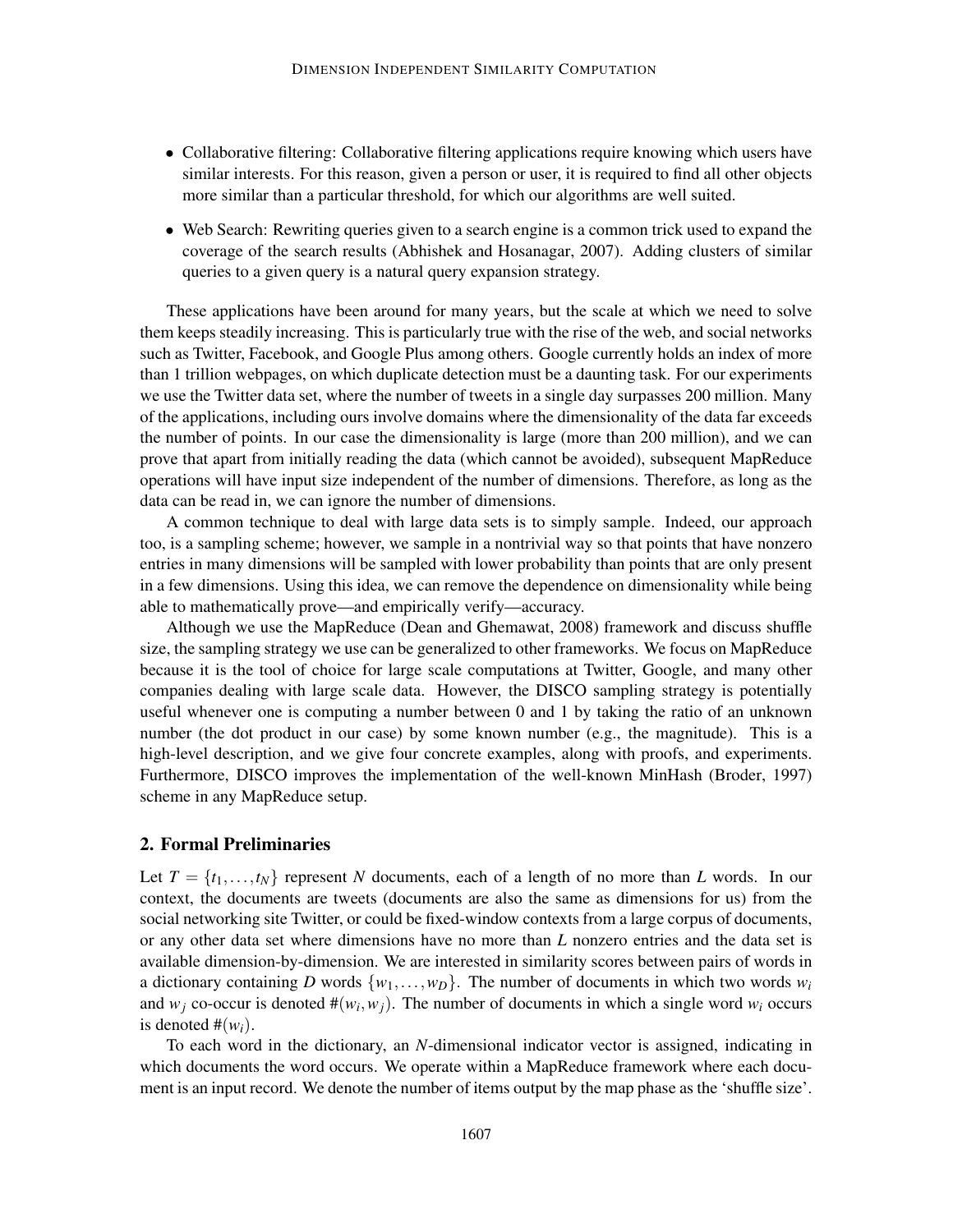Our algorithms will have shuffle sizes that provably do not depend on *N*, making them particularly attractive for very high dimensional tasks.

We focus on 5 different similarity measures, including cosine similarity, which is very popular and produces high quality results across different domains (Chien and Immorlica, 2005; Chuang and Chien, 2005; Sahami and Heilman, 2006; Spertus et al., 2005). Cosine similarity is simply the vector normalized dot product:  $\frac{\#(x,y)}{\sqrt{\#(x)}$  $\frac{\#(x,y)}{\#(x)\sqrt{\#(y)}}$  where  $\#(x) = \sum_{i=1}^{N} x[i]$  and  $\#(x,y) = \sum_{i=1}^{N} x[i]y[i]$ . In addition to cosine similarity, we consider many variations of similarity scores that use the dot product. They are outlined in Table 1.

To compare the performance of algorithms in a MapReduce framework, we report and analyze shuffle size, which is more reliable than wall time or any other implementation-specific measure. We define shuffle size as the total output of the Map Phase, which is what will need to be "shuffled" before the Reduce phase can begin. Our results and theorems hold across any MapReduce implementation such as Hadoop (Borthakur, 2007; Gates et al., 2009) or Google's MapReduce (Dean and Ghemawat, 2008). We focus on shuffle size because after one trivially reads in the data via mappers, the shuffle phase is the bottleneck since our mappers and reducers are all linear in their input size. In general, MapReduce algorithms are usually judged by two performance measures: largest reduce bucket and shuffle size. Since the largest reduce bucket is not at all a problem for us, we focus on shuffle size.

For many applications, and our applications in particular, input vectors are sparse, meaning that the large majority of entries are 0. A sparse vector representation for a vector *x* is the set of all pairs  $(i, x[i])$  such that  $x[i] > 0$  over all  $i = 1...N$ . The size of a vector *x*, which we denote as  $\#(x)$  is the number of such pairs. We focus on the case where each *dimension* is sparse and therefore the natural way to store the data is segmented into dimensions.

Throughout the paper we formally prove results for pairs more similar than a threshold, called ε. Our algorithms will often have a tradeoff between accuracy and shuffle size, where the tradeoff parameter is *p*. By design, the larger *p* becomes, the more accurate the estimates and the larger the shuffle size becomes.

We assume that the dictionary can fit into memory but that the number of dimensions (documents) is so large that many machines will be needed to even hold the documents on disk. Note that documents and dimensions are the same thing, and we will use these terms interchangeably. We also assume that the magnitudes of the dimensions are known and available in all mappers and reducers.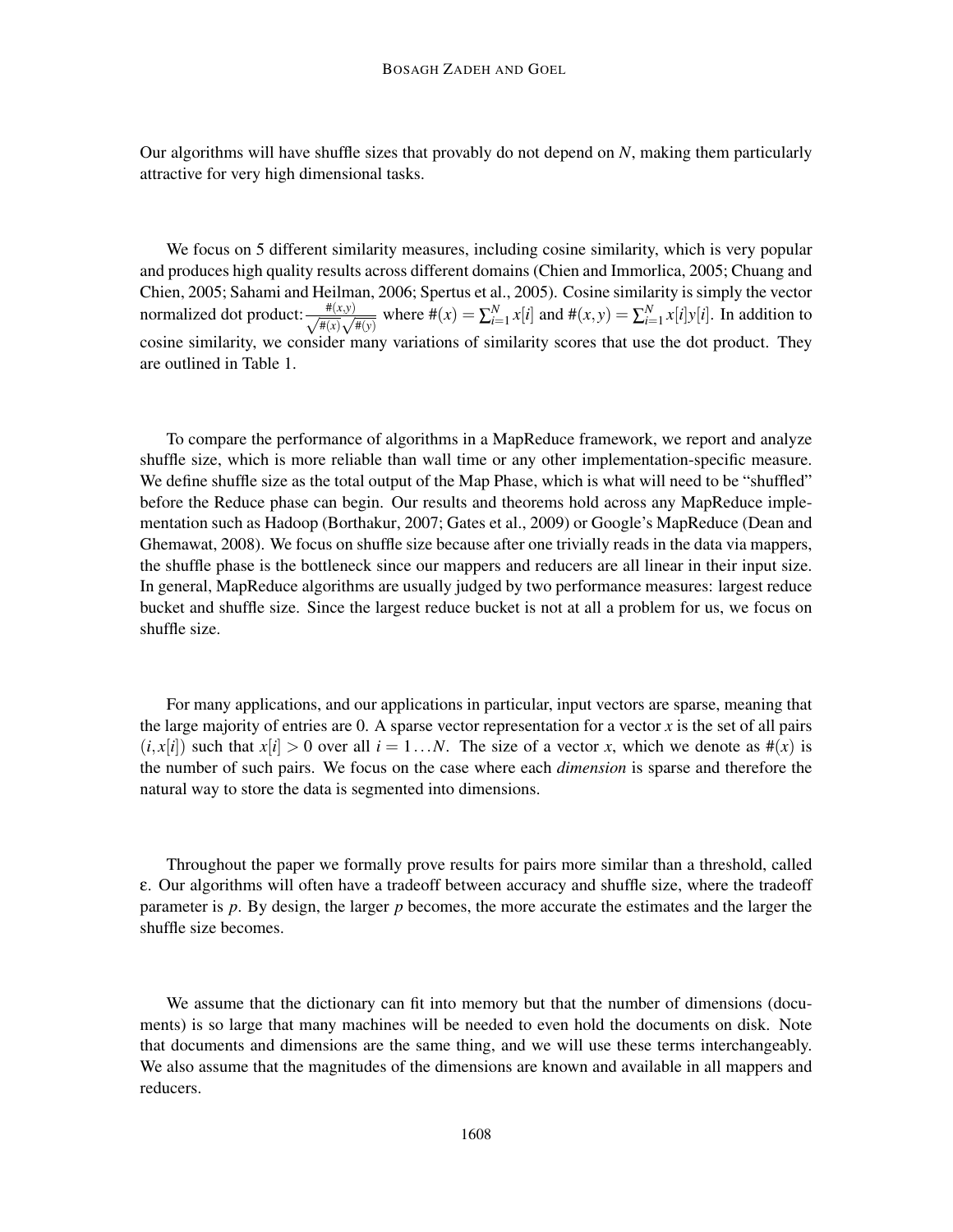| <b>Similarity</b> | <b>Definition</b>                          | <b>Shuffle Size</b>                      | <b>Reduce-key size</b>         |
|-------------------|--------------------------------------------|------------------------------------------|--------------------------------|
| Cosine            | #(x,y)<br>$\sqrt{\pi(x)}\sqrt{\pi(y)}$     | $O(DL \log(D)/\epsilon)$                 | $O(\log(D)/\epsilon)$          |
| Jaccard           | #(x,y)<br>$\overline{\#(x)+\#(y)-\#(x,y)}$ | $O((D/\varepsilon) \log(D/\varepsilon))$ | $O(\log(D/\epsilon)/\epsilon)$ |
| Overlap           | #(x,y)<br>$\overline{\min(\#(x),\#(y)})$   | $O(DL \log(D)/\epsilon)$                 | $O(\log(D)/\epsilon)$          |
| Dice              | $2\#(x,y)$<br>$\#(x)+\#(y)$                | $O(DL \log(D)/\epsilon)$                 | $O(\log(D)/\epsilon)$          |

Table 1: Similarity measures and the bounds we obtain. All sizes are independent of *N*, the dimension. These are bounds for shuffle size without combining. Combining can only bring down these sizes.

We are interested in several similarity measures outlined in Table 1. For each, we prove the shuffle size for the bottleneck step of the pipeline needed to compute all nonzero scores. Our goal is to compute similarity scores between all pairs of words, and prove accuracy results for pairs which have similarity above ε. The naive approach is to first compute the dot product between all pairs of words in a Map-Reduce (Dean and Ghemawat, 2008) style framework. Mappers act on each document, and emit key-value pairs of the form  $(w_i, w_j) \rightarrow 1$ . These pairs are collected with the sum reducer, which gives the dot product  $\#(w_i, w_j)$ . The product is then used to trivially compute the formulas in Table 1. The difficulty of computing the similarity scores lies almost entirely in computing  $\#(w_i, w_j)$ .

Shuffle size is defined as the number of key-value pairs emitted. The shuffle size for the above naive approach is  $N\binom{L}{2}$  $\mathcal{L}_2^L$  =  $O(NL^2)$ , which can be prohibitive for *N* too large. Our algorithms remove the dependence on *N* by dampening the number of times popular words are emitted as part of a pair (e.g., see algorithm 5). Instead of emitting every pair, only some pairs are output, and instead of computing intermediary dot products, we directly compute the similarity score.

## 3. Complexity Measures

An in-depth discussion of complexity measures for MapReduce is available Goel and Munagala (2012). We focus on shuffle size and reduce-key complexity for two reasons. First, focusing on reduce key complexity captures the performance of an idealized Map-Reduce system with infinitely many mappers and reducers and no coordination overheads. A small reduce-key complexity guarantees that a Map-Reduce algorithm will not suffer from "the curse of the last reducer" (Suri and Vassilvitskii, 2011), a phenomenon in which the average work done by all reducers may be small, but due to variation in the size of reduce records, the total wall clock time may be extremely large or, even worse, some reducers may run out of memory.

Second, we focus on shuffle size since the total size of input/output by all mappers/reducers captures the total file I/O done by the algorithm, and is often of the order of the shuffle size.

Lastly, our complexity measures depend only on the algorithm, not on details of the Map-Reduce installation such as the number of machines, the number of Mappers/Reducers etc., which is a desirable property for the analysis of algorithms (Goel and Munagala, 2012).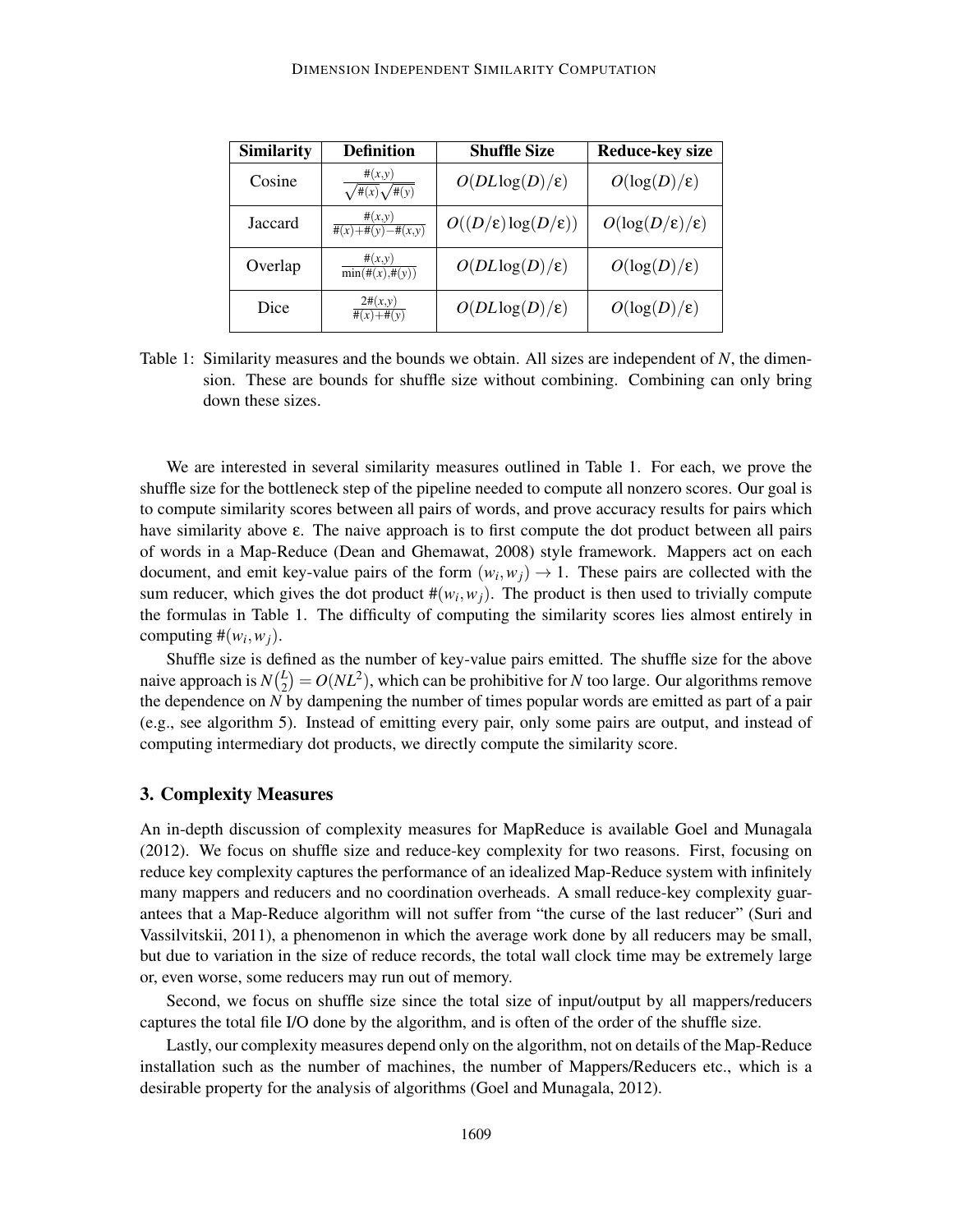## 4. Related Work

Previously the all-pairs similarity search problem has been studied (Broder et al., 1997; Broder, 1997), in the context of identifying near-duplicate web pages. We describe MinHash later in Section 5.2. We improve the vanilla implementation of MinHash on MapReduce to arrive at better shuffle sizes without (effectively) any loss in accuracy. We prove these results in Section 5.2, and verify them experimentally.

There are many papers discussing the all pairs similarity computation problem. In other work (Elsayed et al., 2008; Campagna and Pagh, 2012), the MapReduce framework is targeted, but there is still a dependence on the dimensionality. Other authors (Lin, 2009) have considered computing all pairs on MapReduce, but there is a focus on the life sciences domain. The all-pairs similarity search problem has also been addressed in the database community, where it is known as the similarity join problem (Arasu et al., 2006; Chaudhuri et al., 2006; Sarawagi and Kirpal, 2004). These papers are loosely assigned to one of two categories: First, signatures of the points are obtained to convert the nonexact matching problem to an exact matching problem, followed by hash-map and filtering false positives. Second, inverted list based solutions exploit information retrieval techniques.

In another paper Baraglia et al. (2010), the authors consider the problem of finding highly similar pairs of documents in MapReduce. They discuss shuffle size briefly but do not provide proven guarantees. They also discuss reduce key size, but again do not provide bounds on the size.

There is large body of work on the nearest neighbors problem, which is the problem of finding the *k* nearest neighbors of a given query point (Charikar, 2002; Fagin et al., 2003; Gionis et al., 1999; Indyk and Motwani, 1998). Our problem, the all-pairs similarities computation, is related, but not identical to the nearest neighbor problem. As one of the reviewers astutely pointed out, when only the *k* nearest neighbors need to be found, optimizations can be made for that. In particular, there are two problems with pairwise similarity computation, large computation time with respect to dimensions, which we address, and large computation time with respect to the number of points.

Some researchers (Pantel et al., 2009) proposed a highly scalable term similarity algorithm, implemented in the MapReduce framework, and deployed an over 200 billion word crawl of the Web to compute pairwise similarities between terms. Their results are still dependent upon the dimension and they only provide experimental evaluations of their algorithms.

Other related work includes clustering of web data (Beeferman and Berger, 2000; Chien and Immorlica, 2005; Sahami and Heilman, 2006; Spertus et al., 2005). These applications of clustering typically employ relatively straightforward exact algorithms or approximation methods for computing similarity. Our work could be leveraged by these applications for improved performance or higher accuracy through reliance on proven results. We have also used DISCO in finding similar users in a production environment Gupta et al. (2013).

## 5. Algorithms and Methods

The Naive algorithm for computing similarities first computes dot products, then simply divides by whatever is necessary to obtain a similarity score. I.e. in a MapReduce implementation:

- 1. Given document *t*, Map using NaiveMapper (Algorithm 1)
- 2. Reduce using the NaiveReducer (Algorithm 2)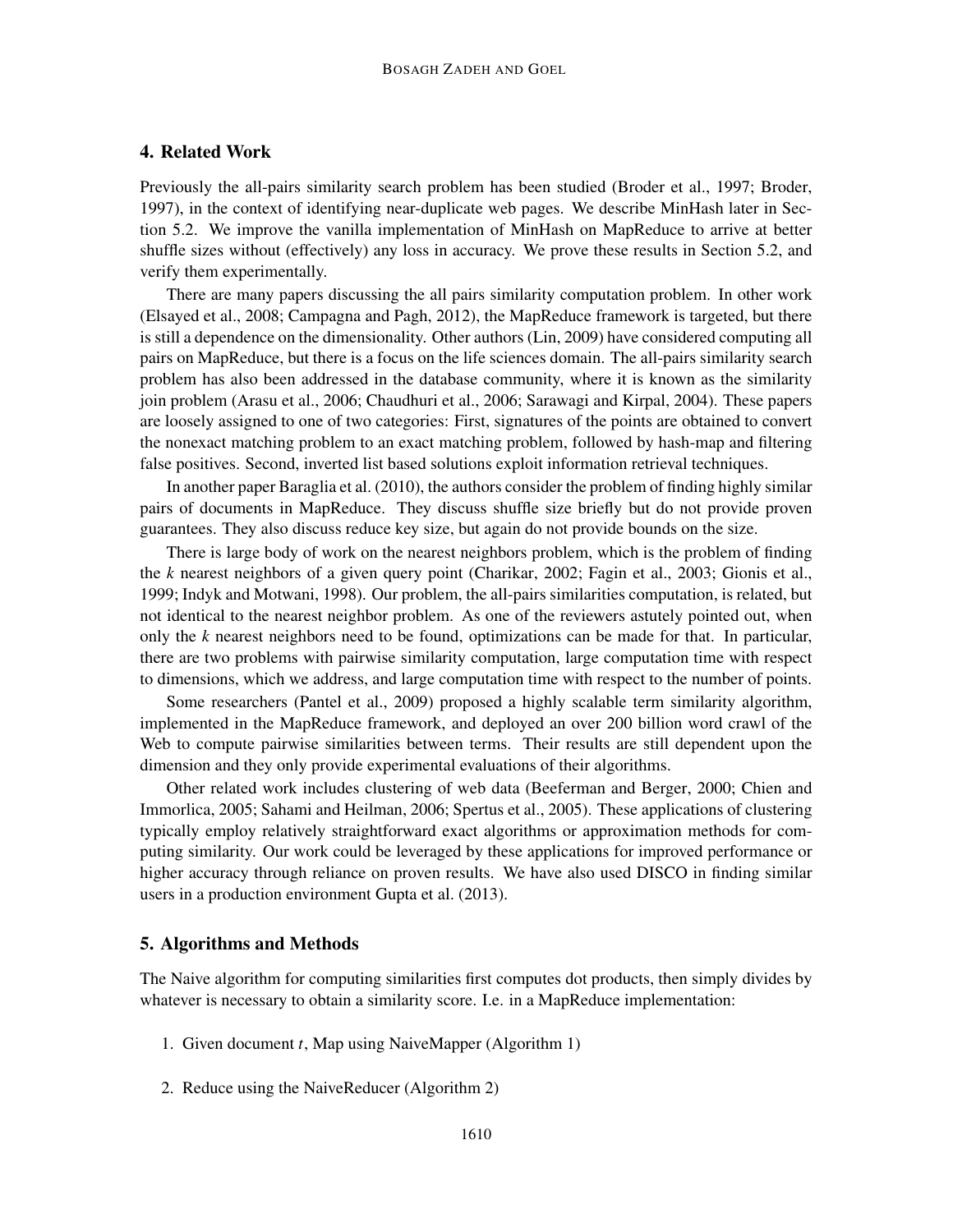| <b>Algorithm 1</b> NaiveMapper $(t)$ |
|--------------------------------------|
| for all pairs $(w_1, w_2)$ in t do   |
| emit $((w_1, w_2) \rightarrow 1)$    |
| end for                              |

| <b>Algorithm 2</b> NaiveReducer( $(w_1, w_2), \langle r_1, \ldots, r_R \rangle$ ) |  |  |  |
|-----------------------------------------------------------------------------------|--|--|--|
|                                                                                   |  |  |  |

 $a = \sum_{i=1}^R r_i$ output  $\frac{a}{\sqrt{\pi(w_1)\pi(w_2)}}$ 

The above steps will compute all dot products, which will then be scaled by appropriate factors for each of the similarity scores. Instead of using the Naive algorithm, we modify the mapper of the naive algorithm and replace it with Algorithm 3, and replace the reducer with Algorithm 4 to directly compute the actual similarity score, rather than the dot products. The following sections detail how to obtain dimensionality independence for each of the similarity scores.

Algorithm 3 DISCOMapper(*t*)

for all pairs  $(w_1, w_2)$  in *t* do emit using custom Emit function end for

| Algorithm 4 DISCOReducer $((w_1, w_2), (r_1, \ldots, r_R))$ |  |  |  |  |
|-------------------------------------------------------------|--|--|--|--|
|                                                             |  |  |  |  |

$$
a = \sum_{i=1}^{R} r_i
$$
  
output  $a \frac{\varepsilon}{p}$ 

#### 5.1 Cosine Similarity

To remove the dependence on *N*, we replace the emit function with Algorithm 5.

|                                   | <b>Algorithm 5</b> CosineSampleEmit( $w_1, w_2$ ) - $p/\varepsilon$ is the oversampling parameter |  |
|-----------------------------------|---------------------------------------------------------------------------------------------------|--|
| With probability                  |                                                                                                   |  |
|                                   | $\mathcal{E}\sqrt{\#(w_1)}\sqrt{\#(w_2)}$                                                         |  |
| emit $((w_1, w_2) \rightarrow 1)$ |                                                                                                   |  |
|                                   |                                                                                                   |  |

Note that the more popular a word is, the less likely it is to be output. This is the key observation leading to a shuffle size that is independent of the dimension. We use a slightly different reducer, which instead of calculating  $\#(w_1, w_2)$ , computes  $\cos(w_1, w_2)$  directly without any intermediate steps. The exact estimator is given in the proof of Theorem 1.

Since the CosineSampleEmit algorithm is only guaranteed to produce the correct similarity score in expectation, we must show that the expected value is highly likely to be obtained. This guarantee is given in Theorem 1.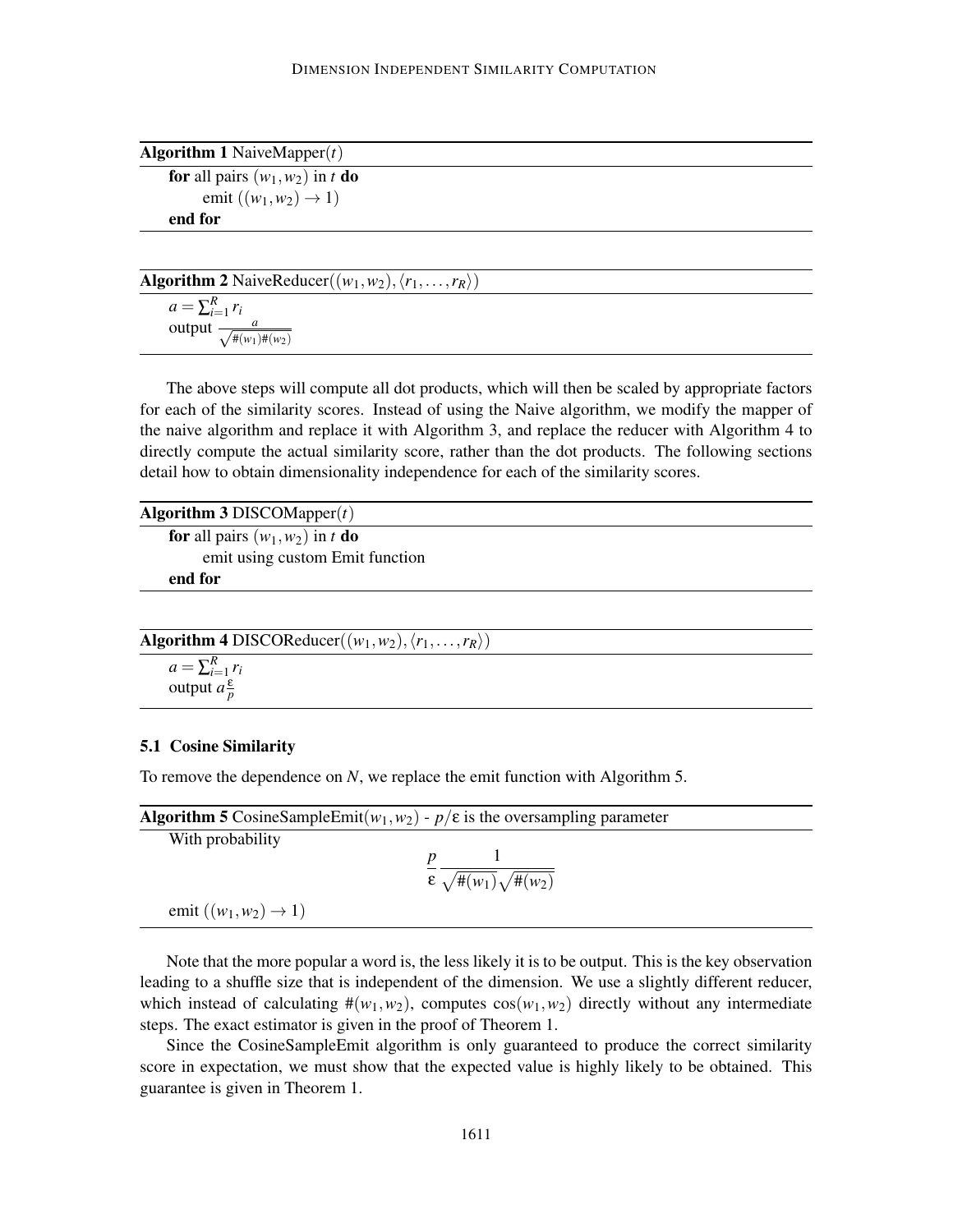**Theorem 1** *For any two words x and y having*  $cos(x, y) \ge \varepsilon$ , *let*  $X_1, X_2, \ldots, X_{\#(x,y)}$  *represent indicators for the coin flip in calls to CosineSampleEmit with x,y parameters, and let*  $X = \sum_{i=1}^{\#(x,y)} X_i$ *. For*  $anv 1 > \delta > 0$ , we have

$$
\Pr\left[\frac{\varepsilon}{p}X > (1+\delta)\cos(x,y)\right] \le \left(\frac{e^{\delta}}{(1+\delta)^{(1+\delta)}}\right)^p
$$

*and*

$$
\Pr\left[\frac{\varepsilon}{p}X < (1-\delta)\cos(x,y)\right] < \exp(-p\delta^2/2)
$$

**Proof** We use  $\frac{\varepsilon}{p}X$  as the estimator for  $\cos(x, y)$ . Note that

$$
\mu_{xy} = E[X] = \#(x, y) \frac{p}{\varepsilon} \frac{1}{\sqrt{\#(x)}\sqrt{\#(y)}} = \frac{p}{\varepsilon} \cos(x, y) \ge p
$$

Thus by the multiplicative form of the Chernoff bound,

$$
\Pr\left[\frac{\varepsilon}{p}X > (1+\delta)\cos(x,y)\right] = \Pr\left[\frac{\varepsilon}{p}X > (1+\delta)\frac{\varepsilon}{p}\frac{p}{\varepsilon}\cos(x,y)\right]
$$

$$
= \Pr\left[X > (1+\delta)\mu_{xy}\right] < \left(\frac{e^{\delta}}{(1+\delta)^{(1+\delta)}}\right)^{\mu_{xy}} \le \left(\frac{e^{\delta}}{(1+\delta)^{(1+\delta)}}\right)^p
$$

Similarly, by the other side of the multiplicative Chernoff bound, we have

$$
\Pr\left[\frac{\varepsilon}{p}X < (1-\delta)\cos(x,y)\right] = \Pr[X < (1-\delta)\mu_{xy}] < \exp(-\mu_{xy}\delta^2/2) \le \exp(-p\delta^2/2)
$$

П

Since there are  $\binom{D}{2}$  pairs of words in the dictionary, set  $p = \log(D^2) = 2\log(D)$  and use union bound with theorem 1 to ensure the above bounds hold simultaneously for all pairs  $x, y$  having cos(*x*, *y*)  $\geq \varepsilon$ . It is worth mentioning that  $\left(\frac{e^{\delta}}{(1+\delta)}\right)$  $\frac{e^{\delta}}{(1+\delta)^{(1+\delta)}}$  and exp( $-\delta^2/2$ ) are always less than 1; thus raising them to the power of p brings them down exponentially in p. Note that although we decouple *p* and ε for the analysis of shuffle size, in a good implementation they are tightly coupled, and the expression  $p/\varepsilon$  can be thought of as a single parameter to trade off accuracy and shuffle size. In a large scale experiment described in section 9.1 we set  $p/\varepsilon$  in a coupled manner.

Now we show that the shuffle size is independent of *N*, which is a great improvement over the naive approach when *N* is large. To see the usefulness of these bounds, it is worth noting that we prove them almost optimal (i.e., no other algorithm can do much better). In Theorem 2 we prove that any algorithm that purports to accurately calculate highly similar pairs must at least output them, and sometimes there are at least *DL* such pairs, and so any algorithm that is accurate on highly similar pairs must have at least *DL* shuffle size. We are off optimal here by only a  $\log(D)/\epsilon$  factor.

**Theorem 2** *The expected shuffle size for CosineSampleEmit is*  $O(DL\log(D)/\epsilon)$  *and*  $\Omega(DL)$ *.*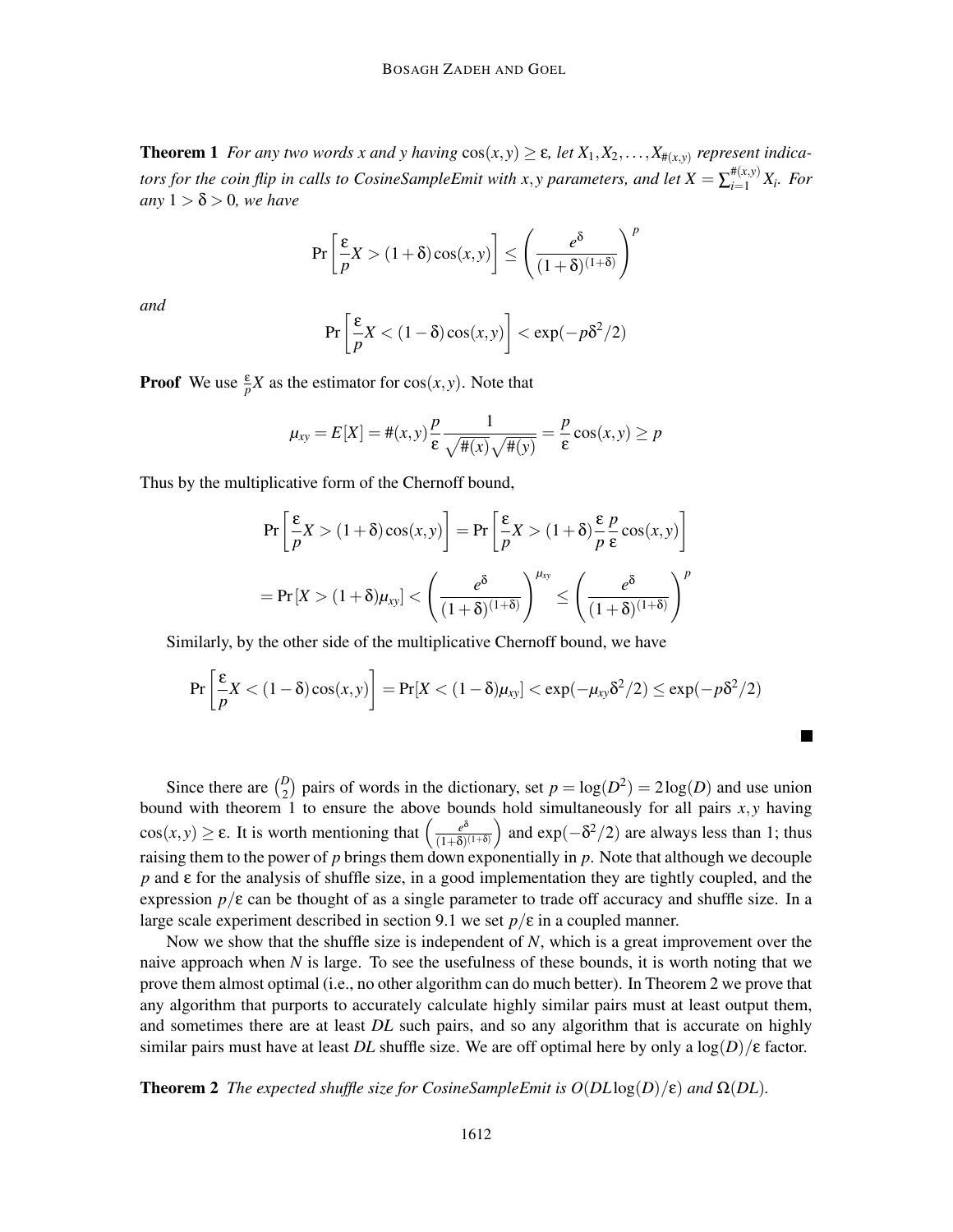Proof The expected contribution from each pair of words will constitute the shuffle size:

$$
\sum_{i=1}^{D} \sum_{j=i+1}^{H(w_i, w_j)} \Pr[\text{CosineSampleEnt}(w_i, w_j)]
$$
\n
$$
= \sum_{i=1}^{D} \sum_{j=i+1}^{D} \#(w_i, w_j) \Pr[\text{CosineSampleEnt}(w_i, w_j)]
$$
\n
$$
= \sum_{i=1}^{D} \sum_{j=i+1}^{D} \frac{p}{\epsilon} \frac{\#(w_i, w_j)}{\sqrt{\#(w_i)} \sqrt{\#(w_j)}}
$$
\n
$$
\leq \frac{p}{2\epsilon} \sum_{i=1}^{D} \sum_{j=i+1}^{D} \#(w_i, w_j) \left(\frac{1}{\#(w_i)} + \frac{1}{\#(w_j)}\right)
$$
\n
$$
\leq \frac{p}{\epsilon} \sum_{i=1}^{D} \frac{1}{\#(w_i)} \sum_{j=1}^{D} \#(w_i, w_j)
$$
\n
$$
\leq \frac{p}{\epsilon} \sum_{i=1}^{D} \frac{1}{\#(w_i)} L\#(w_i) = \frac{p}{\epsilon} LD = O(DL \log(D)/\epsilon).
$$

The first inequality holds because of the Arithmetic-Mean-Geometric-Mean inequality applied to  $\{1/\#(w_i), 1/\#(w_j)\}$ . The last inequality holds because  $w_i$  can co-occur with at most  $\#(w_i)L$ other words. It is easy to see via Chernoff bounds that the above shuffle size is obtained with high probability.

To see the lower bound, we construct a data set consisting of *D*/*L* distinct documents of length *L*; furthermore each document is duplicated *L* times. To construct this data set, consider grouping the dictionary into  $D/L$  groups, each group containing L words. A document is associated with every group, consisting of all the words in the group. This document is then repeated *L* times. In each group, it is trivial to check that all pairs of words of have similarity exactly 1. There are  $\binom{L}{2}$  $_2^2$ ) pairs for each group and there are  $D/L$  groups, making for a total of  $(D/L)$  $\Omega_{2}^{L}$ ) =  $\Omega(DL)$  pairs with similarity 1, and thus also at least ε. Since any algorithm that purports to accurately calculate highly-similar pairs must at least *output* them, and there are  $\Omega(DL)$  such pairs, we have the lower bound.

It is important to observe what happens if the output "probability" is greater than 1. We certainly Emit, but when the output probability is greater than 1, care must be taken during reducing to scale by the correct factor, since it won't be correct to divide by *p*/ε, which is the usual case when the output probability is less than 1. Instead, we must divide by  $\sqrt{\pi(w_1)}\sqrt{\pi(w_2)}$  because for the pairs where the output probability is greater than 1, CosineSampleEmit and Emit are the same. Similar corrections have to be made for the other similarity scores (Dice and Overlap, but not MinHash), so we do not repeat this point. Nonetheless it is an important one which arises during implementation.

Finally it is easy to see that the largest reduce key will have at most  $p/\varepsilon = O(\log(D)/\varepsilon)$  values.

#### **Theorem 3** *The expected number of values mapped to a single key by DISCOMapper is*  $p/\varepsilon$ *.*

**Proof** Note that the output of DISCOReducer is a number between 0 and 1. Since this is obtained by normalizing the sum of all values reduced to the key by  $p/\varepsilon$ , and all summands are at most 1, we trivially get that the number of summands is at most  $p/\varepsilon$ .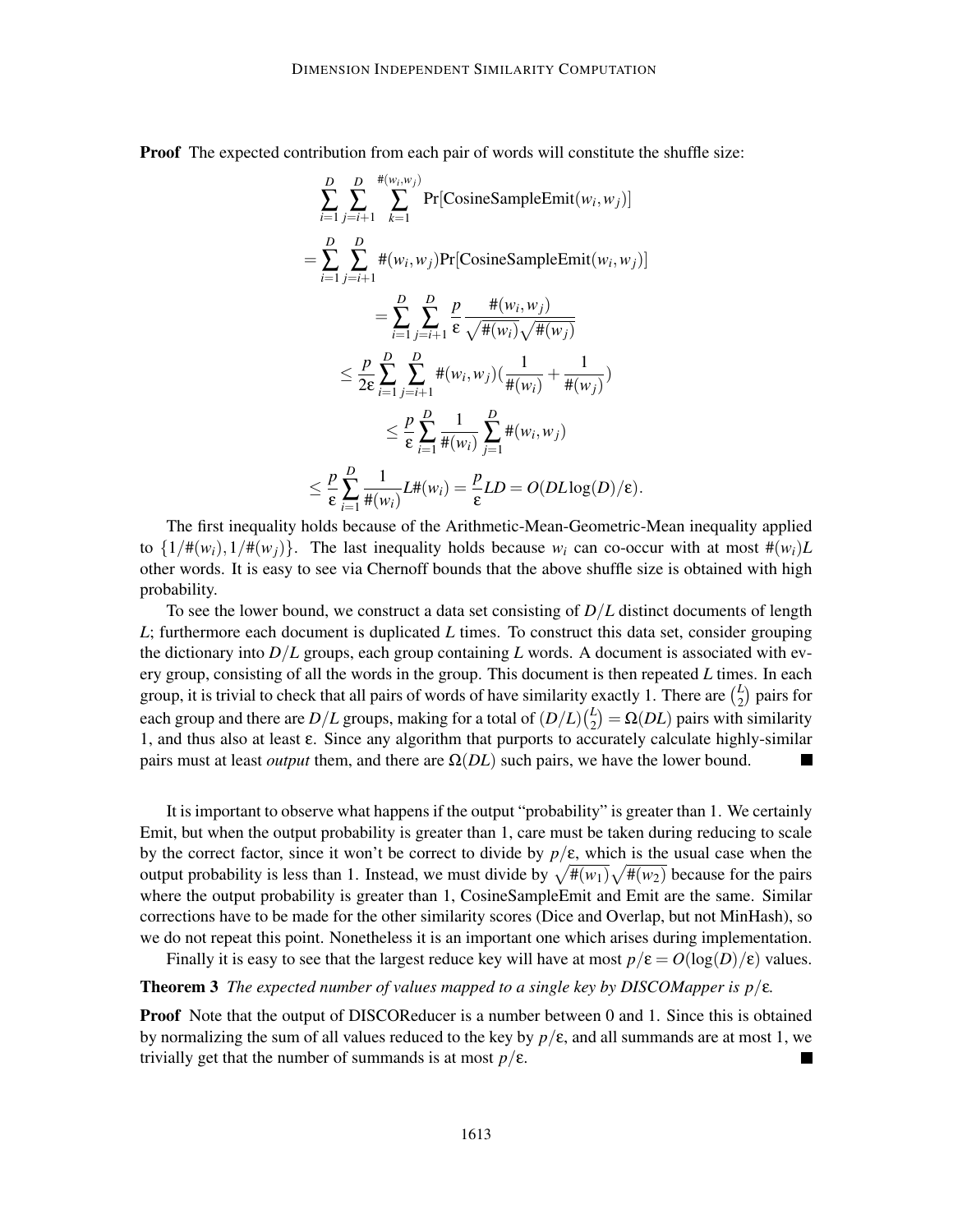## 5.2 Jaccard Similarity

Traditionally MinHash (Broder, 1997) is used to compute Jaccard similarity scores between all pairs in a dictionary. We improve the MinHash scheme to run much more efficiently with a smaller shuffle size.

Let  $h(t)$  be a hash function that maps documents to distinct numbers in [0,1], and for any word *w* define  $g(w)$  (called the MinHash of *w*) to be the minimum value of  $h(t)$  over all *t* that contain *w*. Then  $g(w_1) = g(w_2)$  exactly when the minimum hash value of the union with size  $\#(w_1) + \#(w_2) - \#(w_1, w_2)$  lies in the intersection with size  $\#(w_1, w_2)$ . Thus

$$
Pr[g(w_1) = g(w_2)] = \frac{\#(w_1, w_2)}{\#(w_1) + \#(w_2) - \#(w_1, w_2)} = Jac(w_1, w_2)
$$

Therefore the indicator random variable that is 1 when  $g(w_1) = g(w_2)$  has expectation equal to the Jaccard similarity between the two words. Unfortunately the variable has too high a variance to be useful on its own. The idea of the MinHash scheme is to reduce the variance by averaging together *k* of these variables constructed in the same way with *k* different hash functions. We index these *k* functions using the notation  $g_i(w)$  to denote the MinHash of hash function  $h_i(t)$ . We denote the computation of hashes as 'MinHashMap'. Specifically, MinHashMap is defined as Algorithm 6.

To estimate  $Jac(w_1, w_2)$  using this version of the scheme, we simply count the number of hash functions for which  $g(w_1) = g(w_2)$ , and divide by k to get an estimate of Jac( $w_1, w_2$ ). By the multiplicative Chernoff bound for sums of 0-1 random variables as seen in Theorem 1, setting  $k = O(1/\epsilon)$  will ensure that w.h.p. a similarity score that is above  $\epsilon$  has a relative error of no more than δ. Qualitatively, this theorem is the same as that given in the original MinHash paper (Broder, 1997) (where MinHash is introduced), and we do not claim the following as a new contribution; however, we include it for completeness. More rigorously,

**Theorem 4** *Fix any two words x and y having*  $Jac(x, y) \ge \varepsilon$ *. Let*  $X_1, X_2, \ldots, X_k$  *represent indicators* for  $\{g_1(x) = g_1(y),..., g_k(x) = g_k(y)\}\$ and  $X = \sum_{i=1}^k X_i$ . For any  $1 > \delta > 0$  and  $k = c/\epsilon$ , we have

$$
\Pr[X/k > (1+\delta)Jac(x, y)] \le \left(\frac{e^{\delta}}{(1+\delta)^{(1+\delta)}}\right)^c
$$

*and*

$$
\Pr\left[X/k<(1-\delta)Jac(x,y)\right]\leq \exp(-c\delta^2/2)
$$

**Proof** We use  $X/k$  as the estimator for  $Jac(x, y)$ . Note that  $E[X] = kJac(x, y) = (c/\varepsilon)Jac(x, y) \geq c$ . Now by standard Chernoff bounds we have

$$
\Pr[X/k > (1+\delta)\text{Jac}(x,y)] = \Pr[X > (1+\delta)E[X]] \le \left(\frac{e^{\delta}}{(1+\delta)^{(1+\delta)}}\right)^{E[X]} \le \left(\frac{e^{\delta}}{(1+\delta)^{(1+\delta)}}\right)^{c}
$$

Similarly, by the other side of the multiplicative Chernoff bound, we have

$$
Pr[X/k < (1 - \delta)Jac(x, y)] \leq exp(-c\delta^2/2)
$$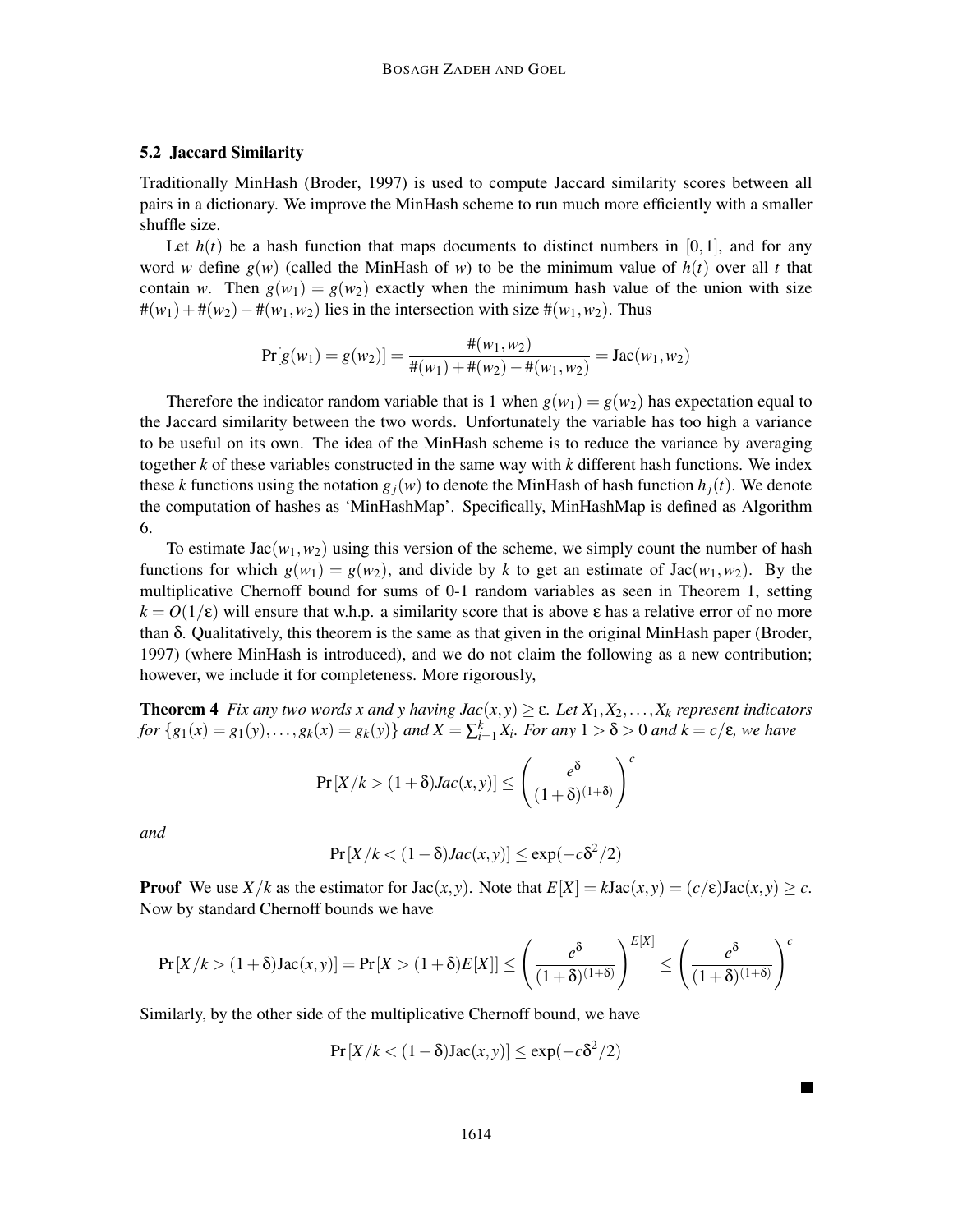The MapReduce implementation of the above scheme takes in documents and for each unique word in the document outputs *k* hash values.

Algorithm 6 MinHashMap $(t, \langle w_1, \ldots, w_L \rangle)$ 

```
for i = 1 to L do
     for j = 1 to k do
            emit ((w_i, j) \rightarrow h_j(t))end for
end for
```
- 1. Given document *t*, Map using MinHashMap (Algorithm 6)
- 2. Reduce using the min reducer
- 3. Now that minhash values for all hash functions are available, for each pair we can simply compute the number of hash collisions and divide by the total number of hash functions

```
Algorithm 7 MinHashSampleMap(t, \langle w_1, \ldots, w_L \rangle)for i = 1 to L do
          for j = 1 to k do
                  if h_j(t) \leq \frac{c \log(Dk)}{\#(w_i)}\frac{\log(DK)}{\#(w_i)} then
                         emit ((w_i, j) \rightarrow h_j(t))end if
          end for
   end for
```
Recall that a document has at most *L* words. This naive Mapper will have shuffle size *NLk* =  $O(NL/\epsilon)$ , which can be improved upon. After the map phase, for each of the *k* hash functions, the standard MinReducer is used, which will compute  $g_j(w)$ . These MinHash values are then simply checked for equality. We modify the initial map phase, and prove that the modification brings down shuffle size while maintaining correctness. The modification is seen in algorithm 7, note that *c* is a small constant we take to be 3.

We now prove that MinHashSampleMap will with high probability Emit the minimum hash value for a given word *w* and hash function *h*, thus ensuring the steps following MinHashSampleMap will be unaffected.

**Theorem 5** If the hash functions  $h_1, \ldots, h_k$  map documents to [0,1] uniform randomly, and  $c =$ 3, then with probability at least  $1 - \frac{1}{(Dk)}$  $\frac{1}{(Dk)^2}$ *, for all words w and hash functions h*  $\in$  { $h_1, \ldots, h_k$ }*, MinHashSampleMap will emit the document that realizes g*(*w*)*.*

**Proof** Fix a word *w* and hash function *h* and let  $z = \min_{t|w \in t} h(t)$ . Now the probability that Min-HashSampleMap will not emit the document that realizes  $g(w)$  is

$$
\Pr\left[z > \frac{c\log(Dk)}{\#(w)}\right] = \left(1 - \frac{c\log(Dk)}{\#(w)}\right)^{\#(w)} \le e^{-c\log(Dk)} = \frac{1}{(Dk)^c}
$$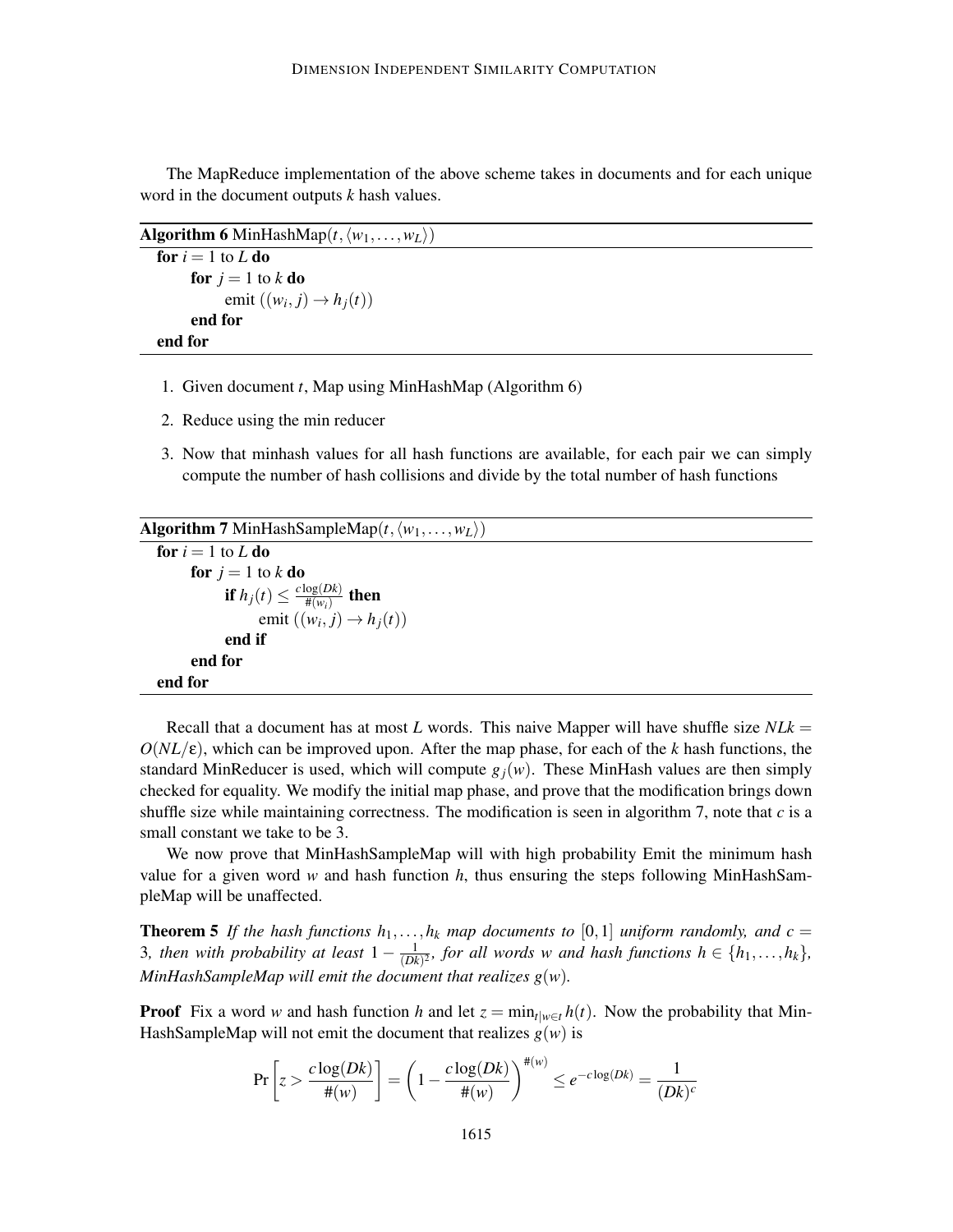Thus for a single *w* and *h* we have shown MinHashSampleMap will w.h.p. emit the hash that realizes the MinHash. To show the same result for *all* hash functions and words in the dictionary, set  $c = 3$  and use union bound to get a  $(\frac{1}{Dk})^2$  bound on the probability of error for *any*  $w_1, \ldots, w_D$  and  $h_1, \ldots, h_k$ .

Now that we have correctness via theorems 4 and 5, we move on to calculating the shuffle size for MinHashSampleMap.

## **Theorem 6** *MinHashSampleMap has expected shuffle size*  $O(Dk \log(Dk)) = O((D/\epsilon) \log(D/\epsilon))$ *.*

**Proof** Simply adding up the expectations for the emissions indicator variables, we see the shuffle size is bounded by

$$
\sum_{h \in \{h_1, \dots, h_k\}} \sum_{w \in \{w_1, \dots, w_D\}} \frac{c \log(Dk)}{\#(w)} \#(w) = Dkc \log(Dk)
$$

۰

Setting  $c = 3$  and  $k = 1/\varepsilon$  gives the desired bound.

All of the reducers used in our algorithms are associative and commutative operations (sum and min), and therefore can be combined for optimization. Our results do not change qualitatively when combiners are used, except for one case. A subtle point arises in our claim for improving MinHash. If we combine with *m* mappers, then the naive MinHash implementation will have a shuffle size of *O*(*mDk*) whereas DISCO provides a shuffle size of *O*(*Dk* log(*Dk*)). Since *m* is usually set to be a very large constant (one can easily use 10,000 mappers in a standard Hadoop implementation), removing the dependence on *m* is beneficial. For the other similarity measures, combining the Naive mappers can only bring down the shuffle size to  $O(mD^2)$ , which DISCO improves upon asymptotically by obtaining a bound of  $O(DL/\epsilon \log(D))$  without even combining, so combining will help even more. In practice, DISCO can be easily combined, ensuring superior performance both theoretically and empirically.

#### 6. Cosine Similarity in Streaming Model

We briefly depart from the MapReduce framework and instead work in the "Streaming" framework. In this setting, data is streamed dimension-by-dimension through a single machine that can at any time answer queries of the form "what is the similarity between points *x* and *y* considering all the input so far?". The main performance measure is how much memory the machine uses and queries will be answered in constant time. We describe the algorithm only for cosine similarity, but an almost identical algorithm will work for dice, and overlap similarity.

Our algorithm will be very similar to the mapreduce setup, but in place of emitting pairs to be shuffled for a reduce phase, we instead insert them into a hash map  $H$ , keyed by pairs of words, with each entry holding a bag of emissions. *H* is used to track the emissions by storing them in a bag associated with the pair. Since all data streams through a single machine, for any word *x*, we can keep a counter for  $\#(x)$ . This will take *D* counters worth of memory, but as we see in Theorem 1 this memory usage will be dominated by the size of *H*. Each emission is decorated with the probability of emission. There are two operations to be described: the update that occurs when a new dimension (document) arrives, and the constant time algorithm used to answer similarity queries.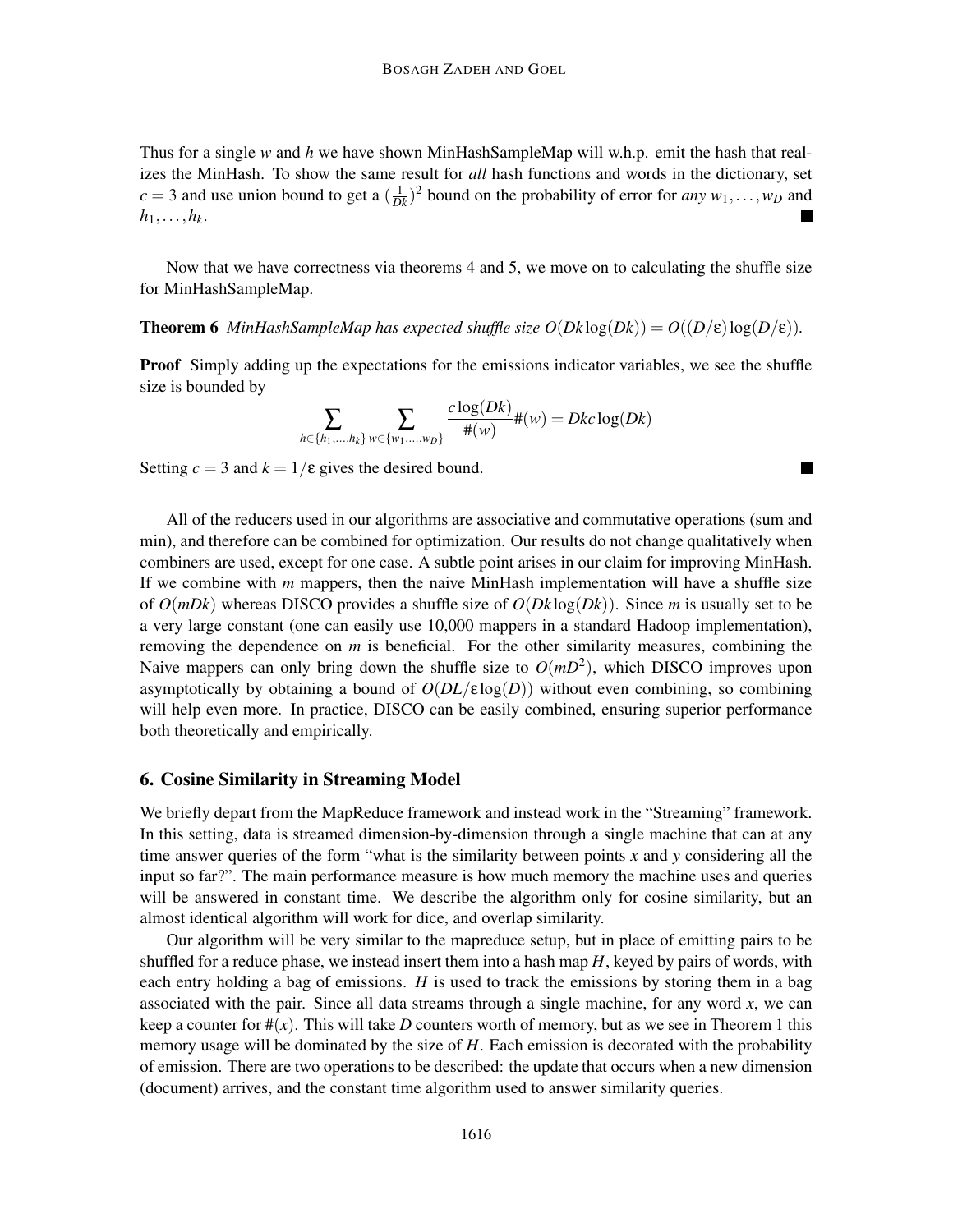*Update.* On an update we are given a document. For each pair of words *x*, *y* in the document, with independent coin flips of probability  $q = \frac{p}{s}$  $\frac{p}{\epsilon} \frac{1}{\sqrt{\frac{4}{r}}}$  $\frac{1}{\#(x)\#(y)}$  we look up the bag associated with  $(x, y)$ in *H* and insert *q* into it. It is important to note that the emission is being done with probability *q* and *q* is computed using the *current values* of  $#(x)$  and  $#(y)$ . Thus if a query comes after this update, we must take into account all new information. This is done via subsampling and will be explained shortly. It remains to show how to use these probabilities to answer queries.

*Query.* We now describe how to answer the only query. Let the query be for the similarity between words x and y. Recall at this point we know both  $\#(x)$  and  $\#(y)$  exactly, for the data seen so far. We look up the pair  $(x, y)$  in *H*, and grab the associated bag of emissions. Recall from above that emission is decorated with the probability of emission  $q_i$  for the *i*'th entry in the bag. Unfortunately  $q_i$  will be larger than we need it to be, since it was computed at a previous time, when there had been fewer occurrences of *x* and *y*. To remedy this, we independently subsample each of the emissions for the pair *x*, *y* with coin flips of probability  $\frac{p}{\epsilon} \frac{1}{a_1 \sqrt{\frac{\mu}{r}}$  $\frac{1}{q_i \sqrt{\#(x) \#(y)}}$ . For each pair *x*, *y* seen in the input, there will be exactly

$$
q_i \frac{p}{\varepsilon} \frac{1}{q_i \sqrt{\pi(x) \pi(y)}} = \frac{p}{\varepsilon} \frac{1}{\sqrt{\pi(x) \pi(y)}}
$$

probability of surviving emission *and* the subsampling. Finally, since the pair  $x, y$  is seen exactly  $\#(x, y)$  times, the same estimator used in Theorem 2 will have expectation equal to  $\cos(x, y)$ . Furthermore, since before subsampling we output in expectation more pairs than CosineSampleEmit, the Chernoff bound of Theorem 2 still holds. Finally, to show that *H* cannot grow too large, we bound its size in Theorem 7.

#### **Theorem 7** *The streaming algorithm uses at most*  $O(DL\lg(N)\log(D)/\epsilon)$  *memory.*

**Proof** We only need to bound the size of *H*. Consider a word *x* and all of its occurrences in documents  $t_1, \ldots, t_{\#(\chi)}$  at final time (i.e., after all *N* documents have been processed). We conceptually and only for this analysis construct a new larger data set *C* ′ where each word *x* is removed and its occurrences are replaced *in order* with  $\lfloor \lg \#(x) \rfloor + 1$  new words  $x_1, \ldots, x_{\lfloor \lg \#(x) \rfloor + 1}$ , so we are effectively segmenting (in time) the occurrences of *x*. With this in mind, we construct  $C'$  so that each  $x_i$ will replace  $2^{i-1}$  occurrences of *x*, in time order. That is, we will have  $\#(x_i) = 2^{i-1}$ .

Note that our streaming algorithm updates the counters for words with every update. Consider what happens if instead of updating every time, the streaming algorithm somehow in advance knew and used the final  $\#(x)$  values after all documents have been processed. We call this the "allknowing'" version. The size of *H* for such an all-knowing algorithm is the same as the shuffle size for the DISCO sampling scheme analyzed in Theorem 2, simply because there is a bijection between the emits of CosineSampleEmit and inserts into *H* with exactly the same coin flip probability. We now use this observation and C'.

We show that the memory used by  $H$  when our algorithm is run on  $C'$  with the all-knowing counters dominates (in expectation) the size of *H* for the original data set in the streaming model, thus achieving the claimed bound in the current theorem statement.

Let PrHashMapInsert(*x*, *y*) denote the probability of inserting the pair  $x, y$  when we run the all-knowing version of the streaming algorithm on  $C'$ . Let PrStreamEmit $(x, y, a, b)$  denote the probability of emitting the pair  $x, y$  in the streaming model with input C, after observing  $x, y$  exactly  $a, b$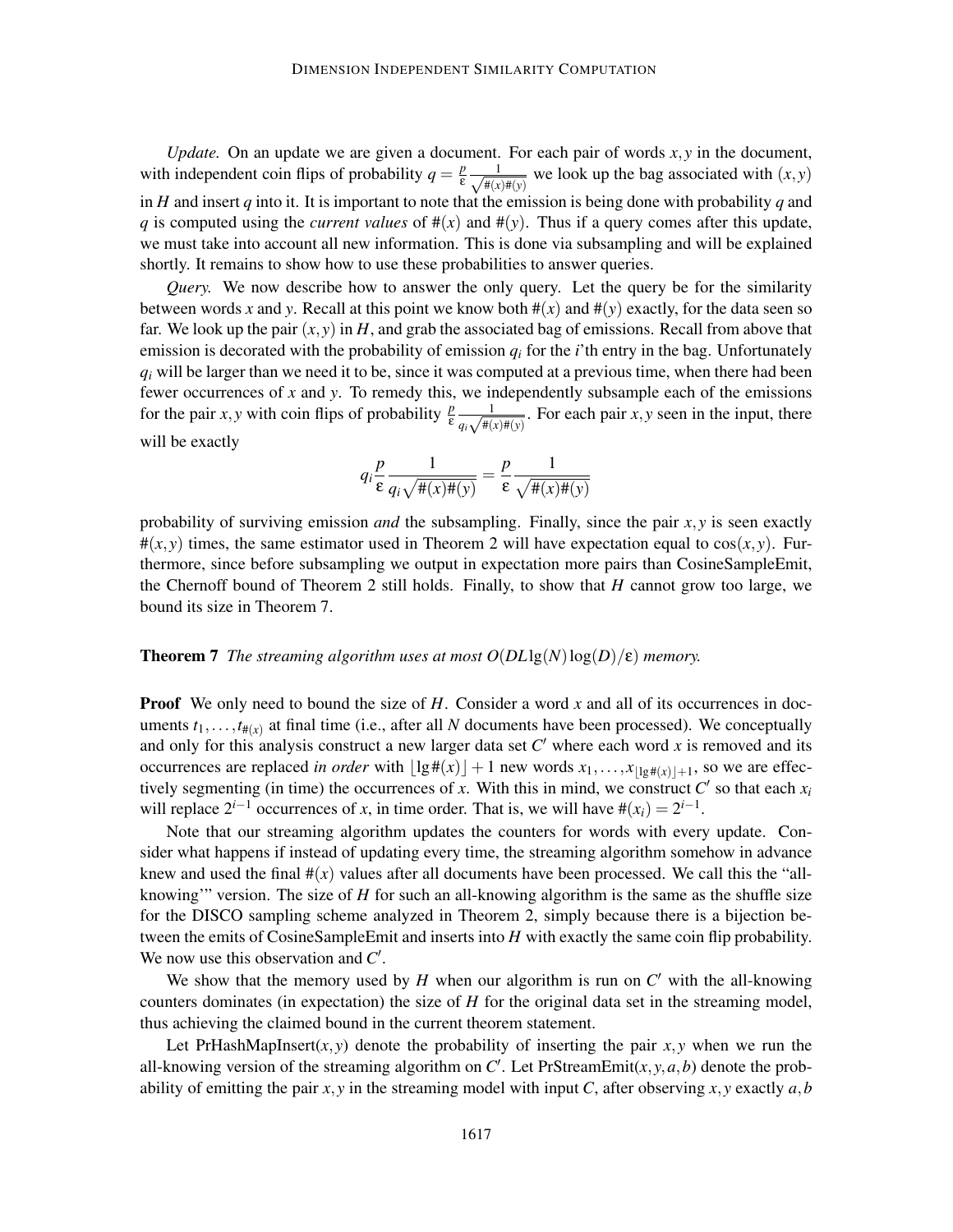times, respectively. With these definitions we have

$$
\begin{aligned} \text{PrStreamEmit}(x, y, a, b) &= \frac{p}{\varepsilon} \frac{1}{\sqrt{ab}} \\ &\le \frac{p}{\varepsilon} \frac{1}{2^{\lfloor \lg a \rfloor} 2^{\lfloor \lg b \rfloor}} \le \frac{p}{\varepsilon} \frac{1}{\sqrt{\#(x_{\lfloor \lg a \rfloor})} \sqrt{\#(x_{\lfloor \lg b \rfloor})}} \\ &= \text{PrHashMapInsert}(x_{\lfloor \lg a \rfloor + 1}, y_{\lfloor \lg b \rfloor + 1}). \end{aligned}
$$

The first inequality holds by properties of the floor function. The second inequality holds by definition of *C'*. The dictionary size for *C'* is  $O(D \lg(N))$  where *D* is the original dictionary size for *C*. Using the same analysis used in Theorem 2, the shuffle size for *C'* is at most  $O(DL\lg(N)\log(D)/\epsilon)$ and therefore so is the size of  $H$  for the all-knowing algorithm run on  $C'$ , and, by the analysis above, so is the hash map size for the original data set *C*.

## 7. Correctness and Shuffle Size Proofs for other Similarity Measures

We now give consideration to similarity scores other than cosine similarity, along proofs of their shuffle size.

## 7.1 Overlap Similarity

Overlap similarity follows the same pattern we used for cosine similarity; thus we only explain the parts that are different. The emit function changes to Algorithm 8.

|                                   | <b>Algorithm 8</b> OverlapSampleEmit( $w_1, w_2$ ) - $p/\epsilon$ is the oversampling parameter |  |
|-----------------------------------|-------------------------------------------------------------------------------------------------|--|
| With probability                  |                                                                                                 |  |
|                                   |                                                                                                 |  |
|                                   | $\epsilon \min(\#(w_1), \#(w_2))$                                                               |  |
| emit $((w_1, w_2) \rightarrow 1)$ |                                                                                                 |  |

The correctness proof is nearly identical to that of cosine similarity so we do not restate it. The shuffle size for OverlapSampleEmit is given by the following theorem.

**Theorem 8** *The expected shuffle size for OverlapSampleEmit is*  $O(DL \log(D)/\epsilon)$ *.* 

Proof The expected contribution from each pair of words will constitute the shuffle size:

$$
\sum_{i=1}^{D} \sum_{j=i+1}^{D} \frac{p}{\epsilon} \frac{\#(w_i, w_j)}{\min(\#(w_i), \#(w_j))}
$$
\n
$$
\leq \frac{p}{\epsilon} \sum_{i=1}^{D} \sum_{j=i+1}^{D} \#(w_i, w_j) \left(\frac{1}{\#(w_i)} + \frac{1}{\#(w_j)}\right)
$$
\n
$$
\leq \frac{2p}{\epsilon} \sum_{i=1}^{D} \frac{1}{\#(w_i)} \sum_{j=1}^{D} \#(w_i, w_j)
$$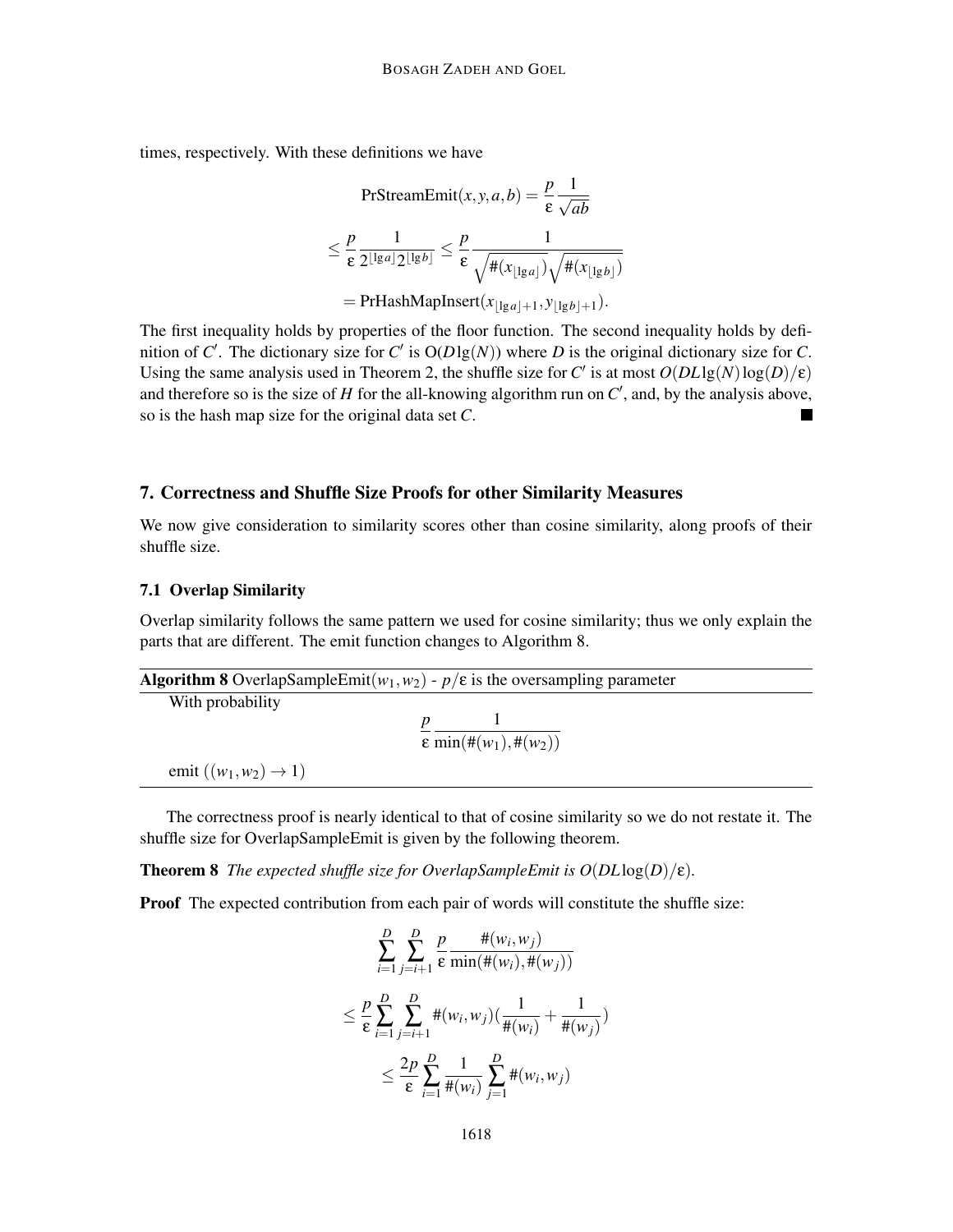$$
\leq \frac{2p}{\varepsilon} \sum_{i=1}^{D} \frac{1}{\#(w_i)} L\#(w_i) = \frac{2p}{\varepsilon} LD = O(DL \log(D)/\varepsilon)
$$

The first inequality holds trivially. The last inequality holds because  $w_i$  can co-occur with at most  $\#(w_i)L$  other words. It is easy to see via Chernoff bounds that the above shuffle size is obtained with high probability.

### 7.2 Dice Similarity

Dice similarity follows the same pattern as we used for cosine similarity, thus we only explain the parts that are different. The emit function changes to Algorithm 9.

| <b>Algorithm 9</b> DiceSampleEmit( $w_1, w_2$ ) - $p/\varepsilon$ is the oversampling parameter |                                                    |  |  |  |
|-------------------------------------------------------------------------------------------------|----------------------------------------------------|--|--|--|
| With probability                                                                                |                                                    |  |  |  |
|                                                                                                 |                                                    |  |  |  |
|                                                                                                 | $\epsilon$ #(w <sub>1</sub> ) + #(w <sub>2</sub> ) |  |  |  |
| emit $((w_1, w_2) \rightarrow 1)$                                                               |                                                    |  |  |  |

The correctness proof is nearly identical to cosine similarity so we do not restate it. The shuffle size for DiceSampleEmit is given by the following theorem:

**Theorem 9** *The expected shuffle size for DiceSampleEmit is*  $O(DL \log(D)/\epsilon)$ *.* 

Proof The expected contribution from each pair of words will constitute the shuffle size:

$$
2\sum_{i=1}^{D} \sum_{j=i+1}^{D} \frac{p}{\varepsilon} \frac{\#(w_i, w_j)}{\#(w_i) + \#(w_j)}
$$
  

$$
\leq \frac{2p}{\varepsilon} \sum_{i=1}^{D} \sum_{j=1}^{D} \frac{\#(w_i, w_j)}{\#(w_i)}
$$
  

$$
\leq \frac{2p}{\varepsilon} \sum_{i=1}^{D} \frac{1}{\#(w_i)} L\#(w_i) = \frac{2p}{\varepsilon} LD = O(DL \log(D)/\varepsilon)
$$

The first inequality holds trivially. The last inequality holds because  $w_i$  can co-occur with at most  $\#(w_i)L$  other words. It is easy to see via Chernoff bounds that the above shuffle size is obtained with high probability. **I** 

## 8. Cross Product

Consider the case in which we have *N* vectors (and *not D*) in  $\mathbb{R}^N$  and wish to compute the cross product of all similarities between a subset *D* of the *N* vectors with the remaining *N* − *D* vectors. This is different from computing all  $\binom{D}{2}$  similarities, which has been the focus of the previous sections.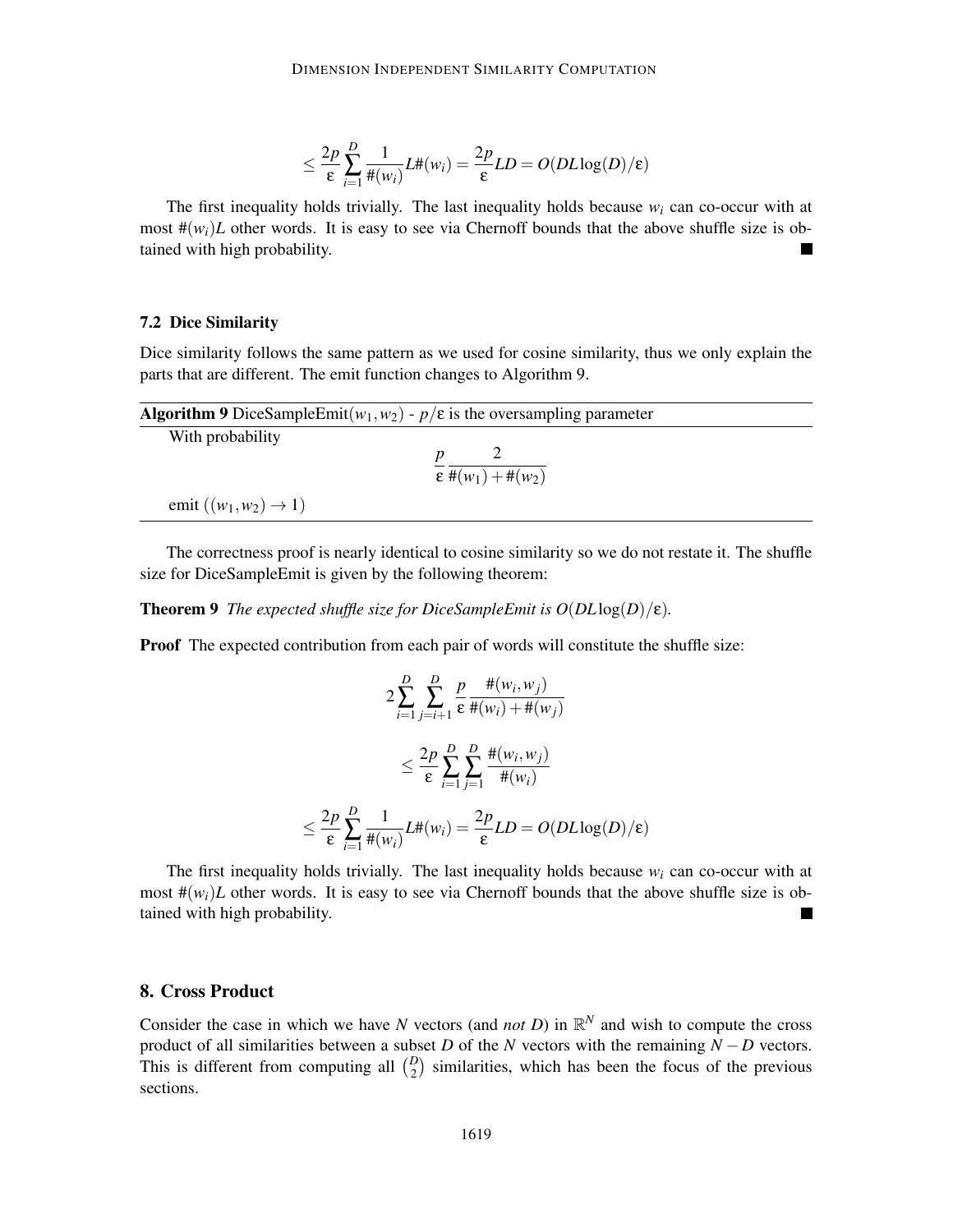It is worth a brief mention that the same bounds and almost the same proof of Theorem 2 hold for this case, with one caveat, namely that the magnitudes of all *N* points must be available to the mappers and reducers. We can mitigate this problem by annotating each dimension with the magnitudes of points beforehand in a separate MapReduce job. However, this MapReduce job will have a shuffle size dependent on *N*, so we do not consider it a part of the DISCO scheme.

## 9. Experiments

We use data from the social networking site Twitter, a very popular social network platform. Users interact with Twitter through a web interface, instant messaging clients, or sending mobile text messages. Public updates by users are viewable to the world, and a large majority of Twitter accounts are public. These public tweets provide a large real-time corpus of what is happening in the world.

We have two sets of experiments. The first is a large scale experiment that is in production, to compute similar users in the Twitter follow graph. The second is an experiment to find similar words. The point of the first experiment is show the scalability of our algorithms and the point of the second set of experiments is to show accuracy.

## 9.1 Similar Users

Consider the problem of finding all pairs of similarities between a subset of  $D = 10<sup>7</sup>$  twitter users. We would like to find all  $\binom{D}{2}$  similarities between these users. The number of dimensions of each user is larger than *D*, and is denoted  $N = 5 \times 10^8$ . We used  $p/\varepsilon = 100$ . We have a classifier trained to pick the edges with most interaction and thus can limit the sparsity of the data set with  $L = 1000$ .

We compute these user similarities daily in a production environment using Hadoop and Pig implementations at Twitter (Olston et al., 2008), with the results supplementing Twitter.com. Using 100 Hadoop nodes we can compute the above similarities in around 2 hours. In this case, the naive scheme would have shuffle size  $NL^2 = 5 \times 10^{14}$ , which is infeasible but becomes possible with DISCO.

#### 9.2 Similar Words

In the second experiment we used all tweets seen by Twitter.com in one day. The point in the experiment is to find all pairs of similar words, where words are similar if they appear in the same tweets. The number of dimensions  $N = 198, 134, 530$  in our data is equal to the number of tweets and each tweet is a document with size at most 140 characters, providing a small upper bound for *L*. These documents are ideal for our framework, since our shuffle size upper bound depends on *L*, which in this case is very small. We used a dictionary of 1000 words advertisers on Twitter are currently targeting to show Promoted Trends, Trends, and Accounts. We also tried a uniformly random sampled dictionary without a qualitative change in results.

The reason we only used  $D = 1000$  is because for the purpose of validating our work (i.e., reporting the small errors occurred by our algorithms), we have to compute the true cosine similarities, which means computing true co-occurrence for every pair, which is a challenging task computationally. This was a bottleneck only in *our experiments* for this paper, and does not affect users of our algorithms. We ran experiments with  $D = 10<sup>6</sup>$ , but cannot report true error since finding the true cosine similarities is too computationally intensive. In this regime however, our theorems guarantee that the results are good with high probability.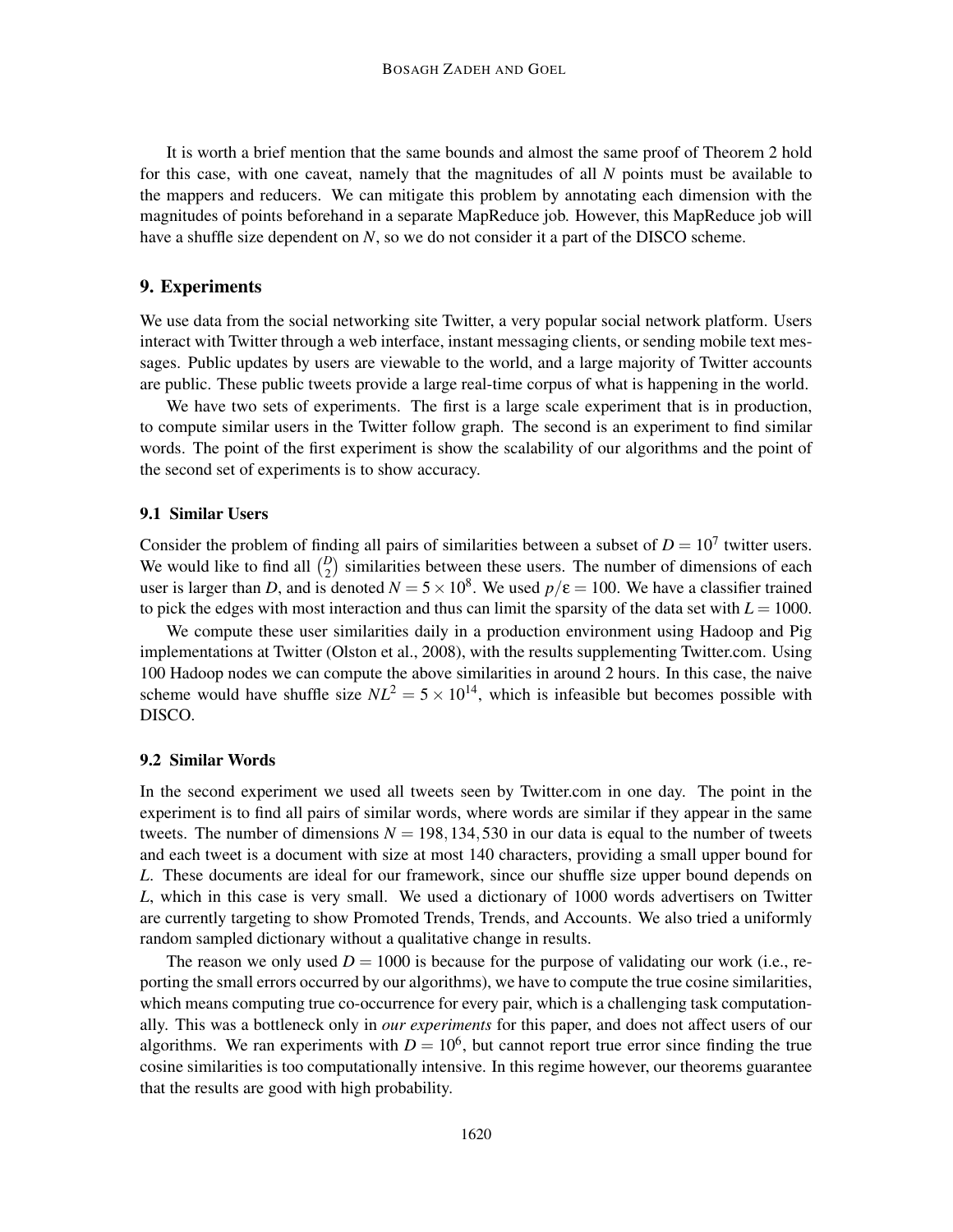## 9.3 Shuffle Size vs Accuracy

We have two parameters to tweak to tradeoff accuracy and shuffle size: ε and *p*. However, since they only occur in our algorithms as the ratio  $p/\varepsilon$ , we simply use that as the tradeoff parameter. The reason we separated *p* and ε was for the theorems to go through nicely, but in reality we only see a single tweaking parameter.

We increase *p*/ε exponentially on the x axis and record the ratio of DISCO shuffle size to the naive implementation. In all cases we can achieve a 90% reduction in shuffle size compared to the naive implementation without sacrificing much accuracy, as see in Figures 2, 4, and 6. The accuracy we report is with respect to true cosine, dice, and overlap similarity.



Figure 1: Average error for all pairs with similarity  $\geq \varepsilon$ . DISCO estimated Cosine error decreases for more similar pairs. Shuffle reduction from naive implementation: 99.39%.

## 9.4 Error vs Similarity Magnitude

All of our theorems report better accuracy for pairs that have higher similarity than otherwise. To see this empirically, we plot the average error of all pairs that have true similarity above ε. These can be seen in Figures 1, 3, 5, 7, and 8. Note that the reason for large portions of the error being constant in these plots is that there are very few pairs with very high similarities, and therefore the error remains constant while  $\varepsilon$  is between the difference of two such very high similarity pairs. Further note that Figure 7 and 8 are so similar because our proposed DISCO MinHash very closely mimics the original MinHash. This is reflected in the strength of the bound in Theorem 5.

## 10. Conclusions and Future Directions

We presented the DISCO suite of algorithms to compute all pairwise similarities between very high dimensional sparse vectors. All of our results are provably independent of dimension, meaning that apart from the initial cost of trivially reading in the data, all subsequent operations are independent of the dimension and thus the dimension can be very large.

Although we use the MapReduce (Dean and Ghemawat, 2008) and Streaming computation models to discuss shuffle size and memory, the sampling strategy we use can be generalized to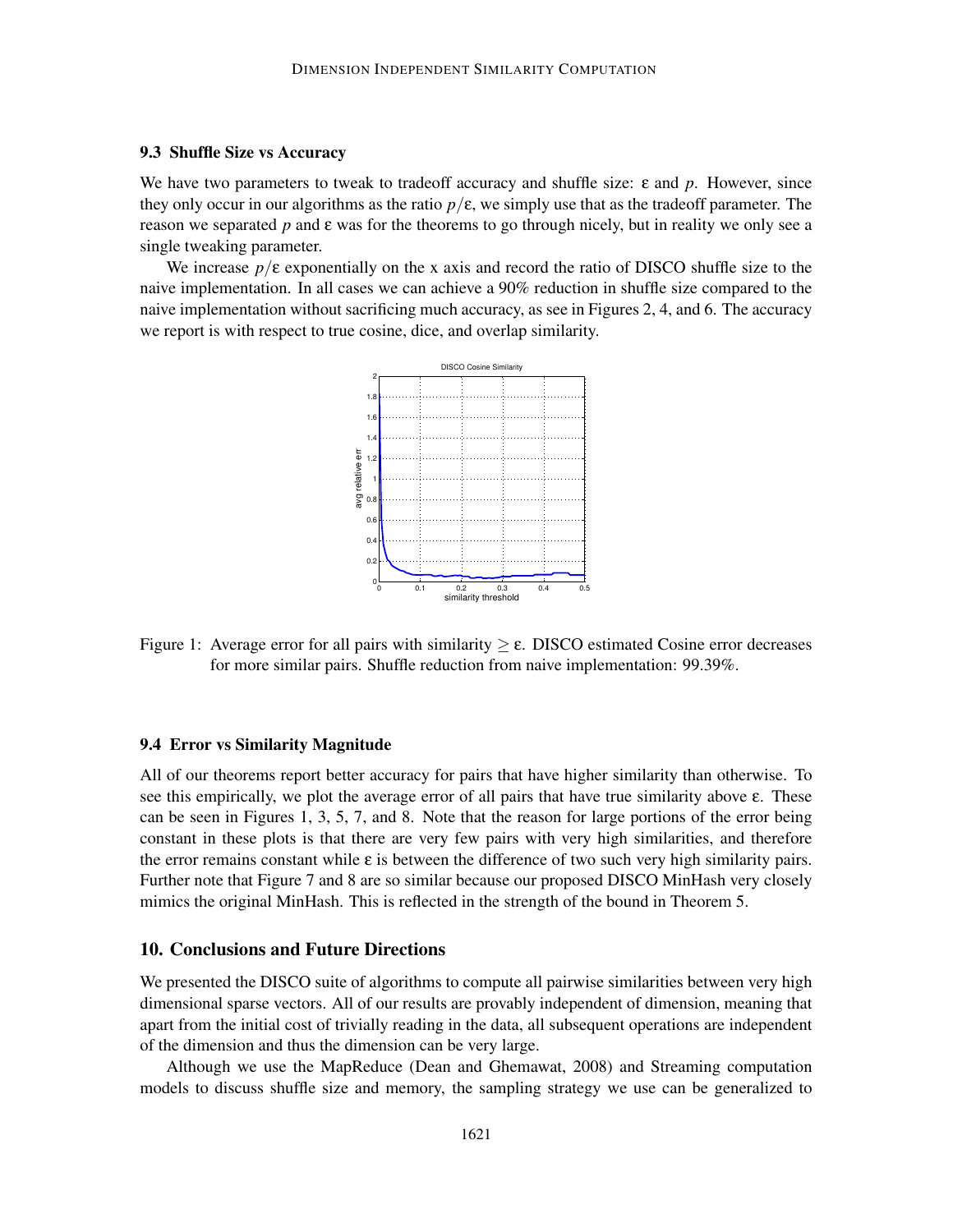

Figure 2: As  $p/\varepsilon$  increases, shuffle size increases and error decreases. There is no thresholding for highly similar pairs here. Ground truth is computed with the naive algorithm. When the true similarity is zero, DISCO always also returns zero, so we always get those pairs right. It remains to estimate those pairs with similarity  $> 0$ , and that is the average relative error for those pairs that we report here.



Figure 3: Average error for all pairs with similarity  $\geq \varepsilon$ . DISCO estimated Dice error decreases for more similar pairs. Shuffle reduction from naive implementation: 99.76%.

other frameworks. We anticipate the DISCO sampling strategy to be useful whenever one is computing a number between 0 and 1 by taking the ratio of an unknown number (the dot product in our case) to some known number (e.g.,  $\sqrt{\frac{\#(x)\#(y)}{\#(x)}}$  for cosine similarity) (Zadeh and Carlsson, 2013). This is a high-level description, and in order to make it more practical, we give five concrete examples, along with proofs and experiments.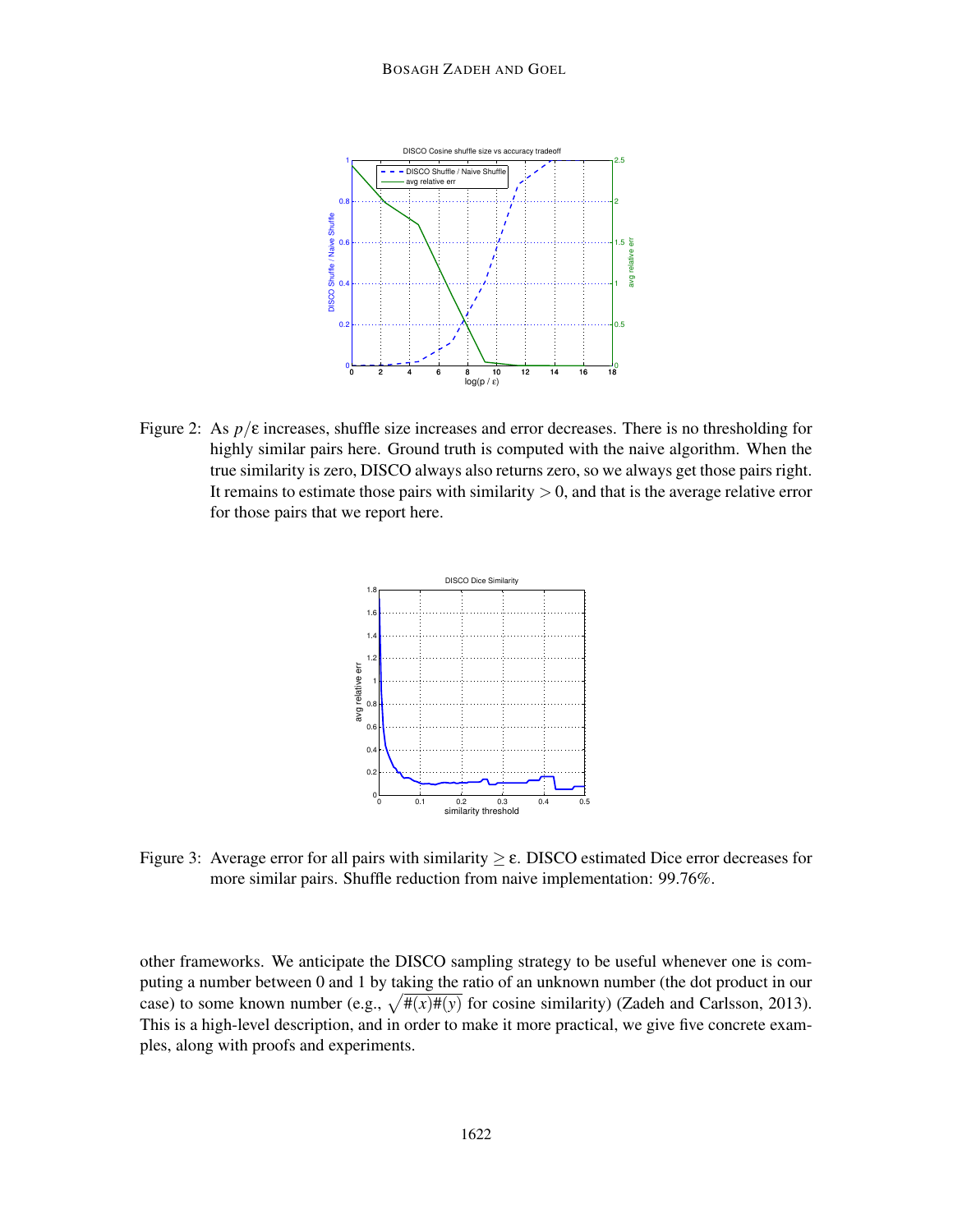

Figure 4: As  $p/\varepsilon$  increases, shuffle size increases and error decreases. There is no thresholding for highly similar pairs here.



Figure 5: Average error for all pairs with similarity  $\geq \varepsilon$ . DISCO estimated Overlap error decreases for more similar pairs. Shuffle reduction from naive implementation: 97.86%.

## Acknowledgments

We thank the reviewers for their immensely helpful and thorough comments. We also thank the Twitter Personalization and Recommender Systems team for allowing use of production data. Supported in part by the DARPA xdata program, by grant FA9550- 12-1-0411 from the U.S. Air Force Office of Scientific Research (AFOSR) and the Defense Advanced Research Projects Agency (DARPA), and by NSF Award 0915040.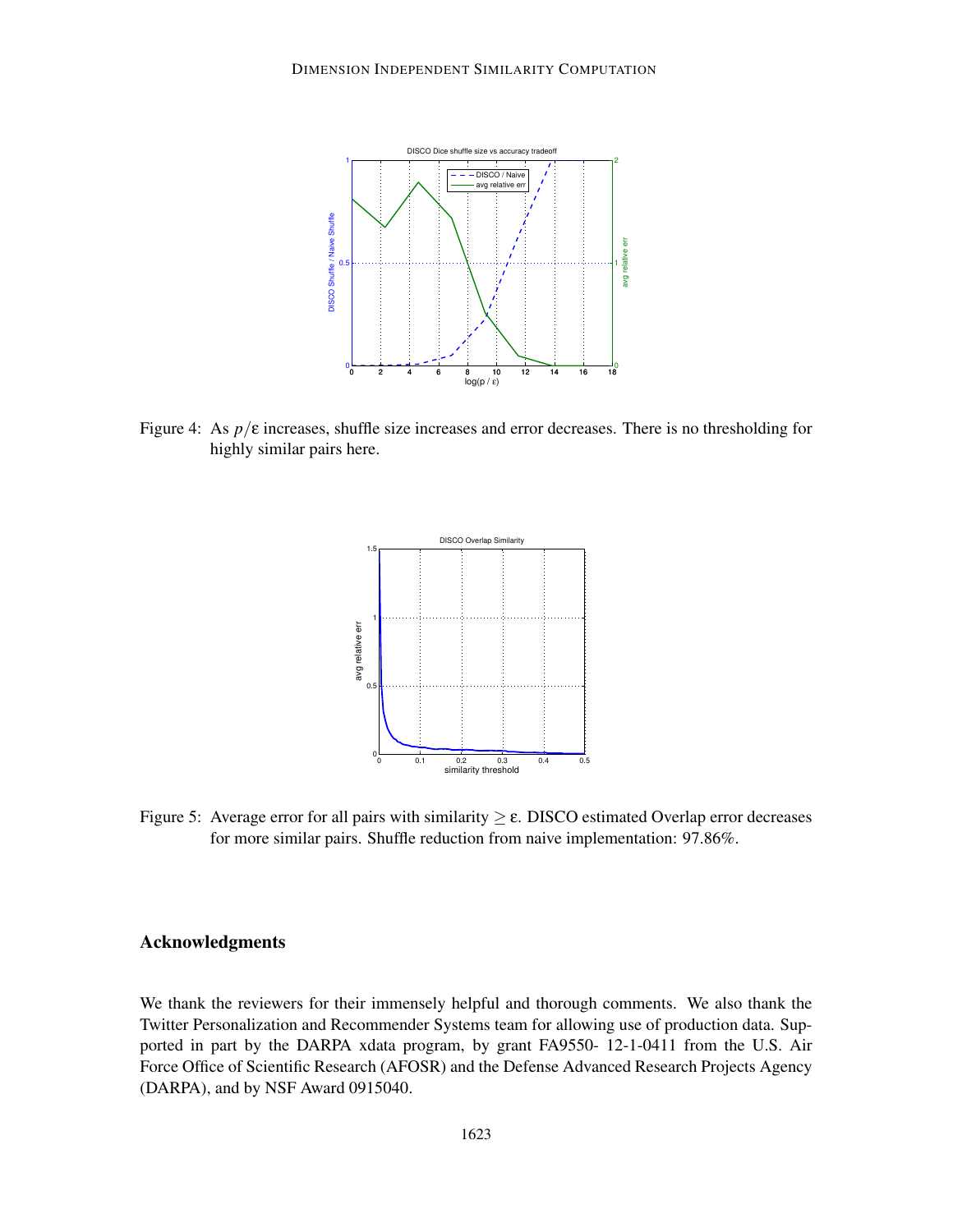

Figure 6: As  $p/\varepsilon$  increases, shuffle size increases and error decreases. There is no thresholding for highly similar pairs here.



Figure 7: Average error for all pairs with similarity  $\geq \varepsilon$ . MinHash Jaccard similarity error decreases for more similar pairs. We are computing error with MinHash here, not ground truth.

## References

- V. Abhishek and K. Hosanagar. Keyword generation for search engine advertising using semantic similarity between terms. In *EC 2007*, pages 89–94. ACM, 2007.
- A. Arasu, V. Ganti, and R. Kaushik. Efficient exact set-similarity joins. In *VLDB 2006*, pages 918–929. VLDB Endowment, 2006.
- R. Baraglia, G. De Francisci Morales, and C. Lucchese. Document similarity self-join with mapreduce. In *Data Mining (ICDM), 2010 IEEE 10th International Conference on*, pages 731–736. IEEE, 2010.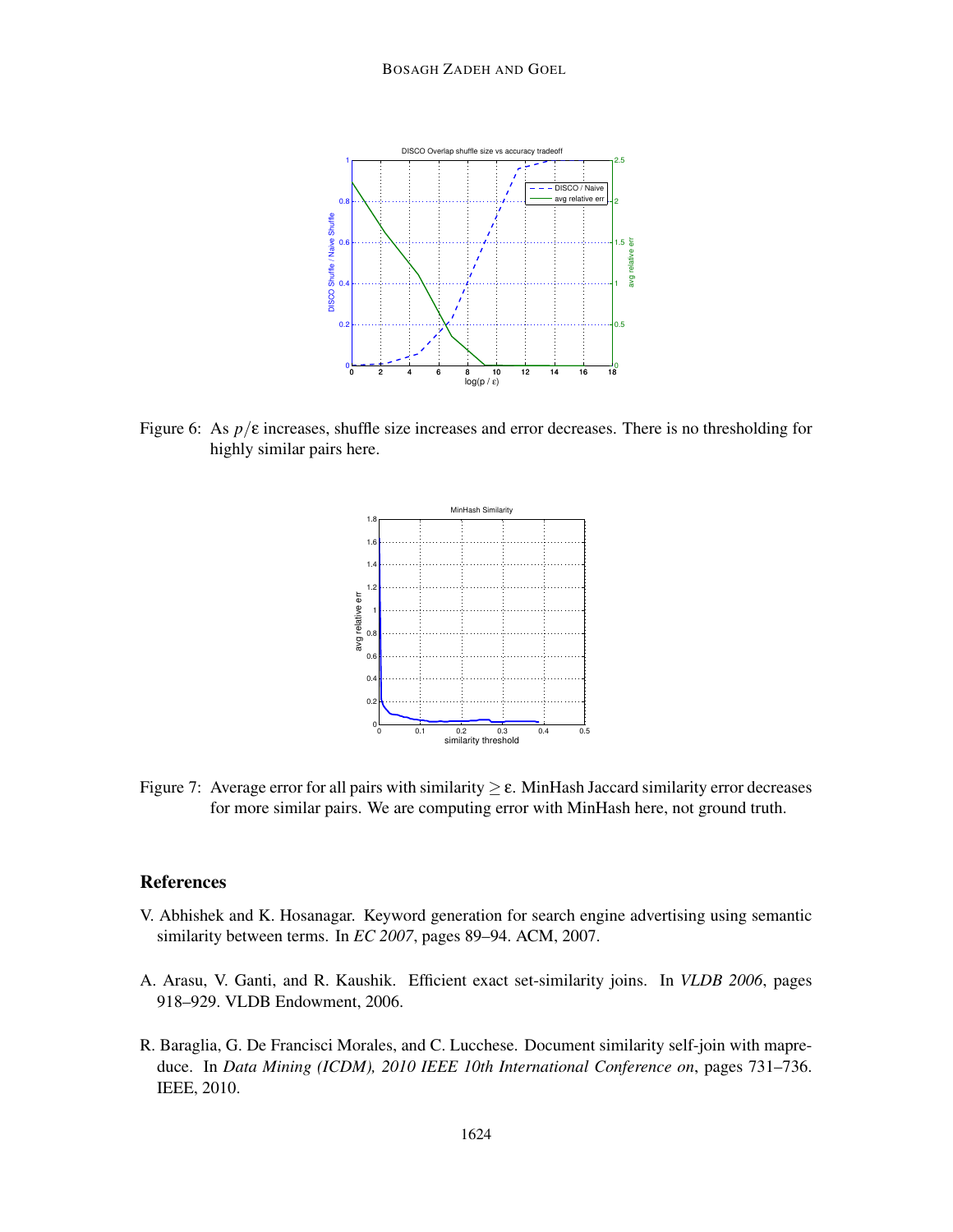

- Figure 8: Average error for all pairs with similarity  $\geq \varepsilon$ . DISCO MinHash Jaccard similarity error decreases for more similar pairs. We are computing error with MinHash here, not ground truth.
- D. Beeferman and A. Berger. Agglomerative clustering of a search engine query log. In *SIGKDD 2000*, pages 407–416. ACM, 2000.
- D. Borthakur. The hadoop distributed file system: Architecture and design. *Hadoop Project Website*, 2007.
- A.Z. Broder. On the resemblance and containment of documents. In *CCS 1997*, pages 21–29. IEEE, 1997.
- A.Z. Broder, S.C. Glassman, M.S. Manasse, and G. Zweig. Syntactic clustering of the web. *Computer Networks and ISDN Systems*, 29(8-13):1157–1166, 1997.
- A. Campagna and R. Pagh. Finding associations and computing similarity via biased pair sampling. *Knowledge and Information Systems*, 31(3):505–526, 2012.
- M.S. Charikar. Similarity estimation techniques from rounding algorithms. In *STOC 2002*, pages 380–388. ACM, 2002.
- S. Chaudhuri, V. Ganti, and R. Kaushik. A primitive operator for similarity joins in data cleaning. In *ICDE 2006*, pages 5–5. IEEE, 2006.
- S. Chien and N. Immorlica. Semantic similarity between search engine queries using temporal correlation. In *WWW 2005*, pages 2–11. ACM, 2005.
- S.L. Chuang and L.F. Chien. Taxonomy generation for text segments: A practical web-based approach. *ACM TOIS*, 23(4):363–396, 2005.
- J. Dean and S. Ghemawat. MapReduce: Simplified data processing on large clusters. *Communications of the ACM*, 51(1):107–113, 2008. ISSN 0001-0782.